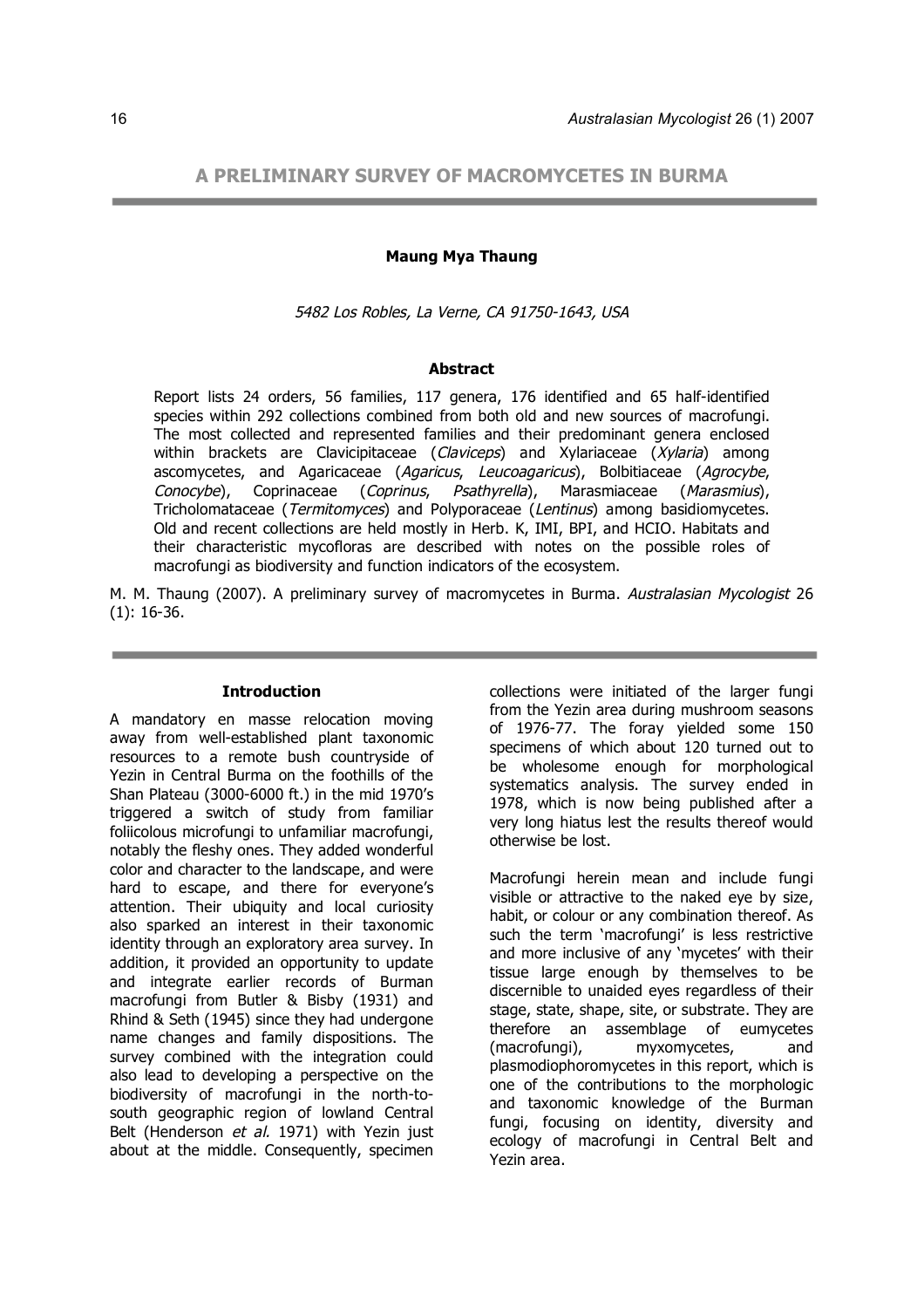A historical overview of the macromycetes in Burma is presented by way of an introduction. About the years 1864-1866, Wilhelm Sulpiz Kurz (1833-1878), Curator of the Herbarium at Royal Botanic Gardens, Calcutta, India (Banglapedia 2006) made the first collections of Burman fungi from the Pegu Yoma Range in Lower Burma. His collections contained a significant number of forest macrofungi. Mycologist Frederick Currey of England reported on the Kurz collections in 1876 (Butler & Bisby 1931). Imperial Mycologist Edwin J. Butler from India made further collections in 1908 (BPI 693022, 693351 & 52, HCIO 1037) and 1912 (BPI 694423, 694428, 696630).

Mycological work in Burma commenced in 1923 with resident mycologists viz. Rhind (1924), Seth (1945), and Su (1931) in the Department of Agriculture, carrying out subsequent collections and investigations until World War II broke out in 1942 (Rhind & Seth 1945). In the context of time, territory, political reality, and work identity of those days, it is presumed that most of the collections from Burma were deposited at Herb. HCIO and/or K, Burma then being a colony of British Empire. Specimens and records on file in Burma were lost during World War II. As of 1945, macrofungi reckoned from among the fungi on the country lists of Butler & Bisby (1931) and Rhind & Seth (1945) totaled 105 species in 70 genera in Ascomycota and Basidiomycota.

Amongst the then British colonies, Lister (1925) cited Ceylon, India, Malay, and Singapore, but not Burma specifically, for specimens of myxomycetes on deposit in the British Museum. Butler and Bisby (1931) stated that myxomycetes remained unexplored for British India to which Burma was annexed at that time until 1937. Mundkur (1938) reported some 84 species of mycetozoa or myxogastres from India none of which represented Burma. Myxomycetes were unknown of Burma until Reynolds and Alexopolous (1971) cultivated and published seven spp. of them from the moist chamber material. An actual field specimen of a *Stemonitis* species (LAM 220954) was collected in 1978 from a living floral garden herb. There was no subsequent encounter or conscious, untoward collection effort made since then. Myxomycetes need further attention.

#### **Materials and Methods**

Macrocharacters of basidiomes collected fresh from the field were described, including colours of spore prints taken overnight on a white blotting paper, and the basidiomes were then dehydrated in an air stream of a sterilizer at 50°C or treated in 10% formalin for subsequent examination. Basidiomata were drawn in pencil on white paper for records.

Microcharacters were examined under an Olympus microscope with a drawing tube attachment, especially for basidia, spore size, shape, and ornamentation. To ensure rehydration, a 5% KOH was used as a mounting medium. Twenty spores and ten basidia were selected at random, drawn, and measured.

Based almost exclusively on macroscopic features plus some limited, microscopic work, mushroom specimens were provisionally identified to genus in accordance with Largent (1986), Largent et al. (1977), Largent and Thiers (1977), Stuntz et al. (1977) and Watling (1973). Vouchers for the identified specimens were forwarded together with their notes to the Royal Botanic Gardens, Kew, England (Herb. K) for further, final, and authoritative determinations. Claviceps sp. identifications from anamorph Sphacelia on host plants follow Pezoutova (2004).

Colour terms for comparison are obtained from Munsell (1976), herbarium codes on-line from Index Herbariorum database, author abbreviations for plant names from IPNI database, and current accepted fungus and family names from Index Fungorum database and CBS Aphyllophorales database (http://www.cbs.knaw.nl/databases/index.htm ).

Specimen citations appear under each identified species with references to their habitat, location, and collection date. Morphological features provided are intended to assist in identification. Colours are described in full gamut for a species to accommodate variations among different specimens collected thereof. Location is Yezin unless otherwise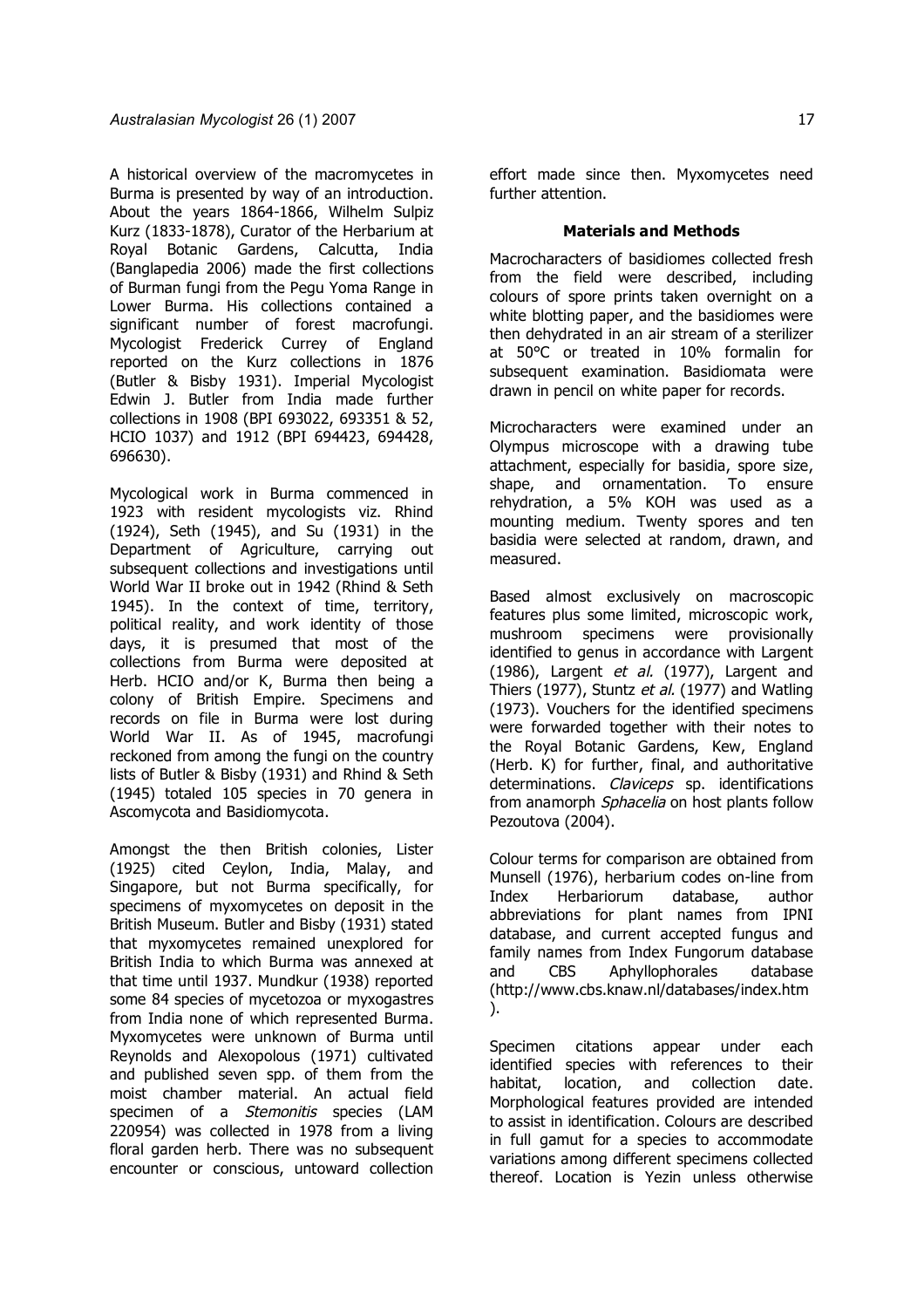stated. With very few exceptions, new collections represent Yezin area. These collections are deposited in Herb. K through D.N. Pegler.

As to old records of Butler & Bisby (1931) and Rhind & Seth (1945), collection dates and herbarium accession numbers are not seen in literature, and hence, not available to report here. These old records are updated, if any, to carry current accepted names vis-à-vis old names retained for historical linkage, and listed individually, or together with new collections, without frequent references to their above two main sources to which a recourse should be made absent any citations. All taxa are classified mainly after Eriksson (2006) for ascomycetes, NZFungi (2006) for basidiomycetes and plasmodiophoromycetes, and Martin et al. (1983) for myxomycetes. They are enumerated in alphabetical and hierarchical order.

## **Taxonomy**

## **Species determined and/or recorded as present in Burma**

Division **BASIDIOMYCOTA** R.H. Whittaker 1959

Class **BASIDIOMYCETES** G. Winter 1880 [1884]

Order **Agaricales** Clem. 1909

Family **Agaricaceae** Chevall. 1826

1. **Agaricus tornocephalus** Berk. & Broome 1871 (= A. *nymphidius* Berk. & Broome 1871) with white cap and fawn spore print, on grass, 24-vi-1977 {K [H 960/77 #38]}.

2. **Agaricus** spp. on gravelly soil near foot of an Ocimum sp., 25-x-1976 {K [H 519/77 #13]}; chicken droppings, 24-v-1977 {K [H 960/77 #22]}; on gravelly soil, 20-vi-1977 {K [H 1045/77  $#54$ ]}; at the foot of a banana plant, 11-vii-1977 {K [H 1045/77 #78]}; at the foot of a bamboo plant, 19-ix-1977 {K [H 1821/77 #119]}.

3. **Chlorophyllum molybdites** (G. Mey.) Massee 1898 (= C. morganii (Peck) Massee 1898) in grassland, 9-vii-1977 (R. Watling pers. comm. 28-iv-1978). Note: pileus broadly

convex to umbonate, buff, with honey to livid red scales; stipe annulate; spore print pale luteous to luteous.

4. **Cystolepiota pseudogranulosa** (Berk. & Broome) Pegler 1986 (≡ Lepiota pseudogranulosa (Berk. & Broome) Sacc.1887) on grass, 23-vi-1977 {K [H 1045/77 #61]} Note: a small inedible mushroom - pileus bell shaped with powder cells, white; annulus not persistent; spores nonamyloid, 3.6-5.5 x 2.6- 3.1 µm; spore print white.

5. **Lepiota carphophylla** (Berk. & Broome) Sacc. 1887 at the foot of a teak tree, 30-vi-1977 {K [H 1045/77 #62]}. Note: a mushroom bearing a white-ochreous cap with fawnisabelline scales, volvate stem, and white spore print.

6. **Lepiota micropholis** (Berk. & Broome) Sacc. 1887 on mountainside, Pho-to-pin village east of Yezin, 30-x-1976 {K [H 519/77 #15]}.

7. **Lepiota viriditincta** (Berk. & Broome) Sacc. 1887 on mountainside, Pho-to-pin village east of Yezin, 30-x-1976 {K [H 519/77 #16]}.

8. **Lepiota** sp. (probably Macrolepiota mastoidea (Fr.) Singer 1951 ≡ Lepiota mastoidea (Fr.) P. Kumm. 1871, edible in India) on the ground amongst grass (edible), Mandalay. Note: a small mushroom – pileus convex to planar, prominently umbonate, white, ochreous, with small fawn-isabelline scales, even at margin; lamellae white, free; stipe annulate, easily detachable; annulus fugacious when mature; spore print white (not metachromatic in cresyl blue, and without germ pore per Largent 1986).

9. **Leucoagaricus meleagris** (Sowerby) Singer 1952 ( $=$  Leucocoprinus meleagris (Sowerby) Locq. 1945) on damp soil, 20-vi-1977 {K [H 1045/77 #58]}; on gravelly soil, 3 vii-1977 {K [H 1045/77 #69]}; on gravelly soil in rozelle field, 17-x-1977 {K [H 1821/77 #7]}. Note: pileus mostly white to sulfur yellow, conic, prominently striate at the margin,  $\pm$ small scales; stem annulate and bulbous at base; spore print pale straw to white.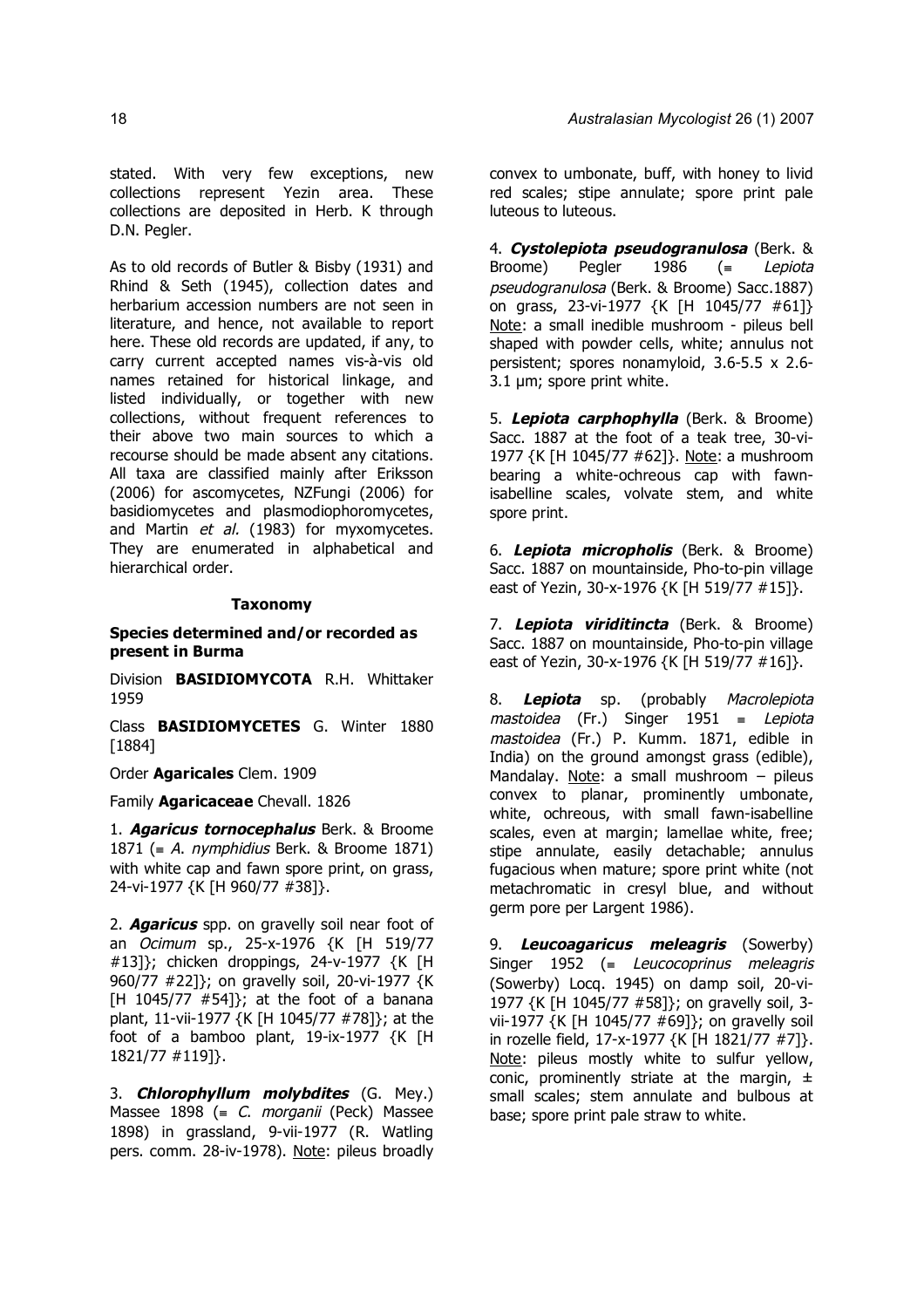10. **Leucoagaricus naucinus** (Fr.) Singer 1951 on gravelly soil of a rozelle field, 25-x-1976 {K [H 519/77 #7]}; on hog dung, 24-vi-1977 {K [H 960/77 #48]}. Note: pileus conic, hemispheric to convex, flat, fleshy, heavy, white, sulfur yellow, striate at margins, with minute scales; lamellae free, close; stipe annulate, easily detachable, bulbous at base; spore print white.

11. **Leucocoprinus cepistipes** (Sowerby) Pat. 1889 in charcoal dump, 18-x-1976 (D.N. Pegler pers. comm. 8-xi-1976 #3). Note: mushroom with volva-like, elongated swelling towards the base, a ring, and white spore print.

12. **Leucocoprinus zeylanicus** (Berk.) Boedijn 1940 on pebble ground, 19-x-1976 (D.N. Pegler pers. comm. 8-xi-1976 #4); beside a stump, Pho-to-pin village, east of Yezin, 30-x-1976{K [H 519/77 #14]}. Note: pileus conic, umbonate, broadly convex to flat, sulfur yellow or white, with very thin flesh, tiny scales, striae, furrows or grooves at margin, and easily splits radially; lamellae free, white; stipe annulate, fibrillose, elongated to a bulbous base (volva), easily detachable; spore print pale straw, whitish to white; occurrences tropical to subtropical,  $\pm$  temperate.

13. **Macrolepiota procera** (Scop.) Singer 1948 var. **procera** (≡ Macrolepiota procera (Scop.) Singer 1946) on sawdust in a rozelle field, 5-x-1976 (D.N. Pegler pers. comm. 8-xi-1976 #1). Note: a parasol mushroom - pileus oval, convex planar, brownish, with a dark central hump and brown scales; lamellae free, white to tan; stipe long, slender, annulate, volvate, hollow, 1.6 cm in diam., with scales and easily removable; spore print white (metachromatic in cresyl blue, and has a large germ pore).

14. **Podaxis pistillaris** (L.) Fr. 1829 (edible) on rich sandy soils, Madaya.

### Family **Bolbitiaceae** Singer 1948, 1946

1. **Agrocybe broadwayi** (Murrill) Dennis 1953 on grass, 13-v-1977 {K [H 960/77 #20]}; Nyaung-ein village east of Yezin Campus, on grass, 26-v-1977 {K [H 960/77 #28]}; on grass, 20-vi-1977 {K [H 1045/77 #53]}; on grass, 24-vi-1977 {K [H 960/77

#31]}; on grass, 26-vi-1977 {K [H 960/77 #33]}. Note: pileus pale primose, buff or honey to ochreous; exumbonate; stipe squat; spore print dark brick to sepia or cinnamon to umber.

2. **Agrocybe pediades** (Fr.) Fayod 1889 ( $\equiv$  A. semiorbicularis (Bull.) Fayod 1889) on gravelly soil near foot of an Ocimum sp., 27-vii-1976 {K [H 519/77 #10]}. Note: pileus exumbonate to planar, usually dry, pale yellow to honey, ochreous, buff, cinnamon, pale primose; stipe squat; spore print dark brick to sepia, cinnamon to umber.

3. **Bolbitius reticulatus** (Pers.) Ricken 1911 on rotten pseudostem of a fallen, banana plant, 8-ix-1977 {K [H 1821/77 #8]} Note: pileus conic-convex to flat, fragile, thin, hazel, buff to vinaceous buff, viscid when moist, plicate-striate, or with a network of minute ridges; lamellae free, colored due to spores; stipe equal, fragile, hollow to stuffed; annulus absent; spore print fawn, fulvous to umber.

4. **Bolbitius vitellinus** (Pers.) Fr.1838 on paddy straw, 3-vi-1977 {K [H 960/77 #41]}. Note: pileus hazel; spore print fulvous to umber.

5. **Conocybe pubescens** (Gillet) Kühner 1935 on manure in the field, 2-vi-1977 {K [H 960/77 #42]}. Note: pileus bell shaped, striate, fulvous with long stipe; spore print cinnamon.

6. **Conocybe semiglobata** Watling 1980 on grass, 2-vi-1977 {K[M]: 60065}; {K [H 960/77 #39]}. Note: pileus hoary and umber.

7. **Conocybe zeylanica** (Petch) Boedijn 1951 (≡ Galera zeylanica Petch 1917) on the ground, Mandalay.

8. **Conocybe** spp. on grass, 1-vi-1977 {K [H 960/77 #32]}; on gravelly soil, 20-vi-1977 {K [H 1045/77 #80]}; on gravelly soil, 8-ix-1977 {K [H 1821/77 #118]}.

9. **Copelandia cyanescens** (Berk & Broome) Singer 1951 (= Panaeolus cyanescens (Berk. & Broome) Sacc. 1887) on dung heaps, Mandalay (Rhind & Seth 1945); on cow dung, 2-vi-1977 {K [H 960/77 #43]}. Note: pileus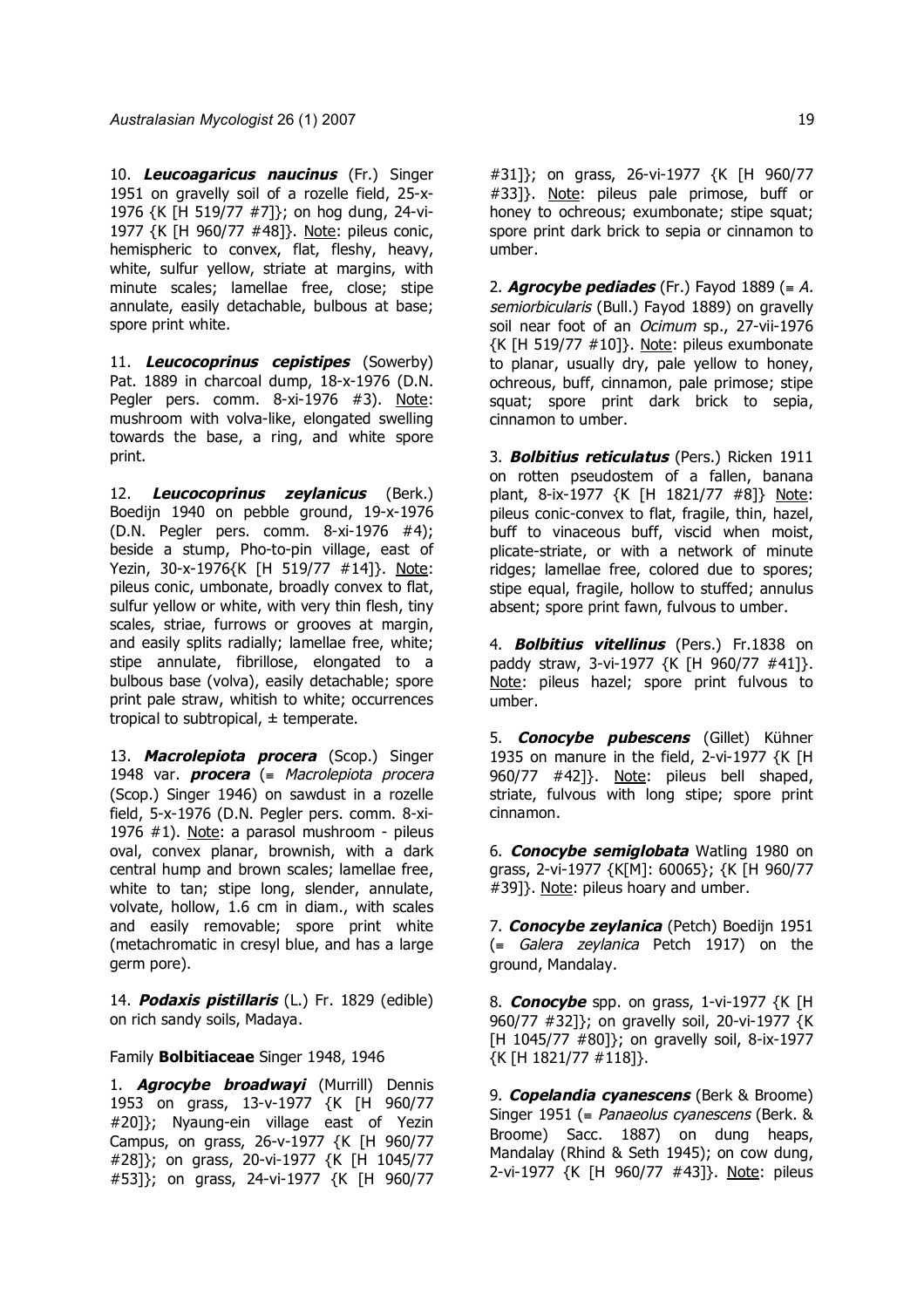hemispheric to campanulate, fleshy and isabelline when young, turning whitish grey to dark and membranaceous with age; stipe long, slender, often rough with flakes or knots of tissue; spore print greenish black. It possesses psychoactive properties.

10. **Panaeolus albellus** Massee 1902 in field, 25-v-1977 {K [H 960/77 #23]}. Note: a white mushroom with black gills and black spore print.

11. **Panaeolus fimicola** (Pers.) Quél. 1872 on dung, 24-vi-1977 {K [H 960/77 #35]}. Note: pileus bell-shaped, conic-convex, hygrophanous, white or hazel, glabrous; lamellae mottled light and dark, black; stipe long, slender, cartilaginous; annulus often present when young; spore print mouse grey to purplish grey or black.

Family **Clavariaceae** Chevall. 1826 [as 'Clavariae']

1. **Clavaria** spp. on bamboo sheath, 22-vii-1977 {K [H 1821/77 #130]}, near Poh-hto-pin village; on ground, 24-vii-1977 {K [H 1821/77 #131]}.

Family **Coprinaceae** Overeem & Weese 1924

1. **Coprinus atramentarius** (Bull.) Fr. 1838 on paddy straw, 2-vi-1977 {K [H 960/77 #40]}. Note: a mushroom with black gills and dark brown spore print.

2. **Coprinus plicatilis** (Curtis) Fr. 1838 on gravelly soil, 27-vii-1976 {K [H 519/77 #11]}; on grass, 2-vi-1977 {K [H 960/77 #37]}; on gravelly soil, 10-viii-1977 {K [H 1821/77 #125]} Note: specimen on grass displays purplish cap and dark mouse grey spore print whereas the one on gravelly soil wears a pale vinaceous buff, flat, striate cap, and leaves behind a vinaceous buff spore print.

3. **Coprinus radians** (Desm.) Fr. 1838 on gravelly soil, 15-v-1977 {K [H 960/77 #21]}. Note: a mushroom with striated cap, black gills and black spore print.

4. **Coprinus** spp. on paddy straw, 2-vi-1977 {K [H 960/77 #36]}; on gravelly soil, 31-vi-1977 {K [H 1045/77 #65]}; on dung and paddy straw heaps, Mandalay. Cf. **C**. **fimbriatus** Berk. & Broome 1871 and **C**. **niveus** (Pers.) Fr. 1838. Note: grass could be contaminated by dung and urine from cattle grazing or working in the fields.

5. **Psathyrella discolor** (Berk.) Sacc. 1887 on a pile of chicken droppings underneath a banana plant, 1-viii-1976 {K [H 519/77 #12]}.

6. **Psathyrella** spp. on the ground, Mandalay; on rotten pseudostem of a fallen banana plant, 10-x-1976{K [H 519/77 #8]}; on dung, Seinsar-bin Village near Yezin, 10-v-1977 {K [H 960/77 #46]}; on ground, 31-v-1977 {K [H 960/77 #30]}; on gravelly soil, 20-vi-1977{K [H 1045/77 #55]}; on sandy soil, 25-vii-1977 (C. Bas pers. comm. 23-vii-1979); on soil under a plum tree, 30-vii-1977 (C. Bas pers. comm. 23-vii-1979); on log, 29-ix-1977 {K [H 1821/77 #126]}.

Family **Cortinariaceae** (Fayod) R. Heim ex Pouzar 1983 [nom. cons.]

1. **Gymnopilus chrysites** (Berk.) Singer 1962 on grass, 23-vi-1977 {K [H 1045/77 #60]}; on decaying bamboo, 25-vii-1977. Note: pileus convex to broadly convex, nearly plane in age, luteous, rust, with small fibrillose warts or scales; stipe luteous, slightly eccentric; spore print sienna, orange.

2. **Gymnopilus micromegas** (Berk.) Manjula 1983 (= Naucoria micromegala [sic] (Berk.) Sacc. 1887) on log, 15-viii-1976 {K [H 519/77 #19]}. Note: pileus convex, depressed, yellowish-orange brown; lamellae not marginate; stipe equal, without ring, bulbous near the base; spore print pale apricot.

3. **Gymnopilus** sp. on the ground, Mandalay (Rhind & Seth 1945).

Family **Lycoperdaceae** Chevall. 1826 [as 'Lycoperdoneae']

1. **Bovista brasiliensis** (Fr.) De Toni 1888 on the ground, Toungoo.

2. **Bovista pusilla** (Batsch) Pers. 1801 (≡ Lycoperdon pusillum Batsch 1789), Mandalay, 14-x-1972 {K [H 1110/72 #5]}; in woodland, 10-vii-1977 (C. Bas pers. comm. 23-vii-1979); in elephant grass jungle, Kayosoo, Lower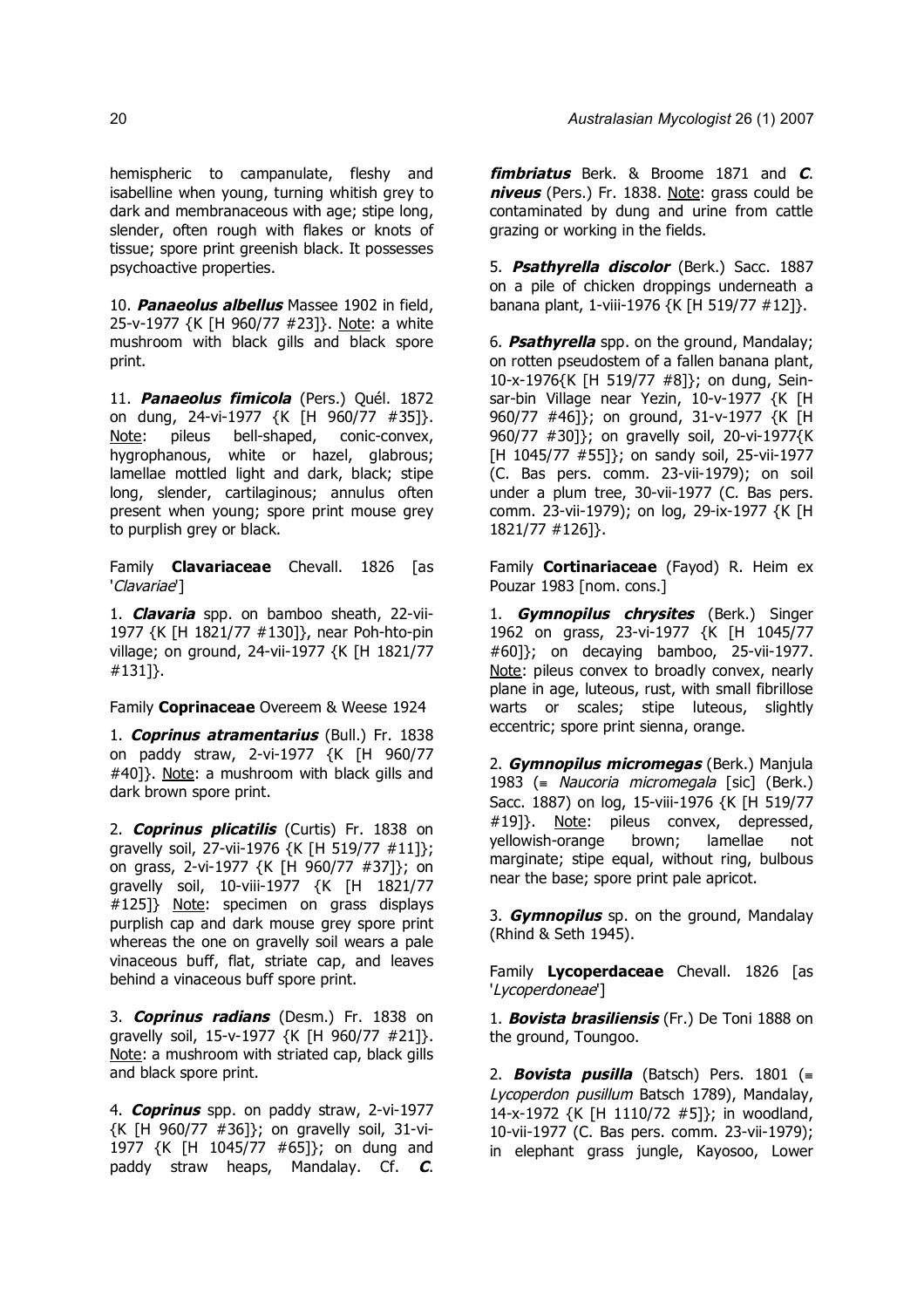Burma (Butler & Bisby 1931). Puffball - fruitbody luteous, globose.

3. **Lycoperdon perlatum** Pers. 1796 on grass, 10-vii-1977 (C. Bas pers. comm. 23-vii-1979).

4. **Lycoperdon** sp. on the ground, Madaya. Puffball - fruit-body rosy buff, globose, narrowed into a stipe, edible.

Family **Marasmiaceae** Roze ex Kühner 1980 [nom. rejic.]

1. **Anthracophyllum** sp. on decaying bamboo, 20-vii-1977 (C. Bas pers. comm. 23 vii-1979). Note: pileus semi-orbicular, fanshaped, shallow dish, spongy, mouse grey, wavy at the margin, underside exposed upwards, astipitate; lamellae broadly spaced, with both long and short gills, not interveined; spore print white.

2. **Campanella** sp. on bark of a decaying tree, 19-vii-1977 (C. Bas pers. comm. 23-vii-1979). Note: pileus shallow dish, short broad bell, umber, with a network of veins (shallow ridges) on the underside, sessile; spore print white.

3. **Favolaschia** sp. on log, 10-vii-1977; woodland, 3-viii-1977 (R. Watling pers. comm. 28-iv-1978). Note: pileus fan-like with honeycomb on the underside, white, rubbery when fresh, sessile; spore print white.

4. **Gerronema holochlorum** (Berk. & Broome) Raithelh. 1977 on decaying bamboo, 6-vii-1977 {K [H 1045/77 #72]}. Note: pileus plano-convex to depressed, funnel-like, honey to hazel, leathery; lamellae running down the stem, yellowish white to pale yellow; stipe more or less equal, dry, yellowish white, pale greyish; spore print white.

5. **Marasmius atrorubens** Berk. 1842 on decaying wood, 6-vii-1977 {K [H 1045/77 #74]} Note: a small mushroom with orange cap.

6. **Marasmius burmensis** Cooke 1882 on twigs, Moulmein.

7. **Marasmius sacchari** Wakker 1896 on exotic varieties of Saccharum officinarum L., Mandalay.

8. **Marasmius subruforotula** Singer 1964 on decaying bamboo, 6-vii-1977 {K [H 1045/77 #76]}. Note: a very small mushroom with a saffron cap and a black stalk.

9. **Marasmius** spp. in woodland, 19-vii-1977 (C. Bas pers. comm. 23-vii-1979); on decaying wood/fallen leaves, 19-vii-1977 (C. Bas pers. comm. 23-vii-1979); on bark of a standing tree, 19-vii-1977; on grassland, 30-vii-1977 (C. Bas pers. comm. 23-vii-1979). Note: mushrooms – very small to small (e.g. cap 2-3 mm in diam.), tough, marcescent, with pileipellis being hymeniform or composed of broom cells or diverticulate-nodulose elements. Pileus gibbous, umbonate, convex to broadly convex, buff to vinaceous buff at center, fulvous, luteous to ochreous, orange, saffron, distinctly and deeply striate or sulcate from margin to center; stipe wiry, corneus, umber, whitish to ochreous, **black**, shiny; spore print white. The Marasmius can usually be identified by their **black** stipes.

Family **Nidulariaceae** Dumort. 1822 [as 'Nidulariae']

1. **Cyathus hookeri** Berk.1854 on decaying leaf, 6-vii-1977 {K [H 1045/77 #75]}. A bird's nest fungus.

Family **Pleurotaceae** Kühner 1980 [nom. rejic.]

1. **Hohenbuehelia atrocaerulea** (Fr.) Singer 1951 on decaying bamboo, 6-vii-1977 {K [H 1045/77 #71]}; on decaying Ocimum sp., 6 vii-1977 {K [H 1045/77 #73]}. Note: a small mushroom with a lavender grey, vinaceous buff to smoke grey, rubbery, sessile pileus and white spore print. Anamorph Nematoctonus can trap nematodes to supplement nitrogen intake.

2. **Pleurotus** spp. on hardwood, 19-vii-1977; hardwood, 19-vii-1977 (R. Watling pers. comm. 28-iv-1978). Note: pileus semicircle to fan, convex to flat, or lung shaped, lobed or wavy at the margin, pale luteous, umber, fleshy; lamellae decurrent, entire at edge; veil absent; stipe excentric, short; smell butter or none; spore print white.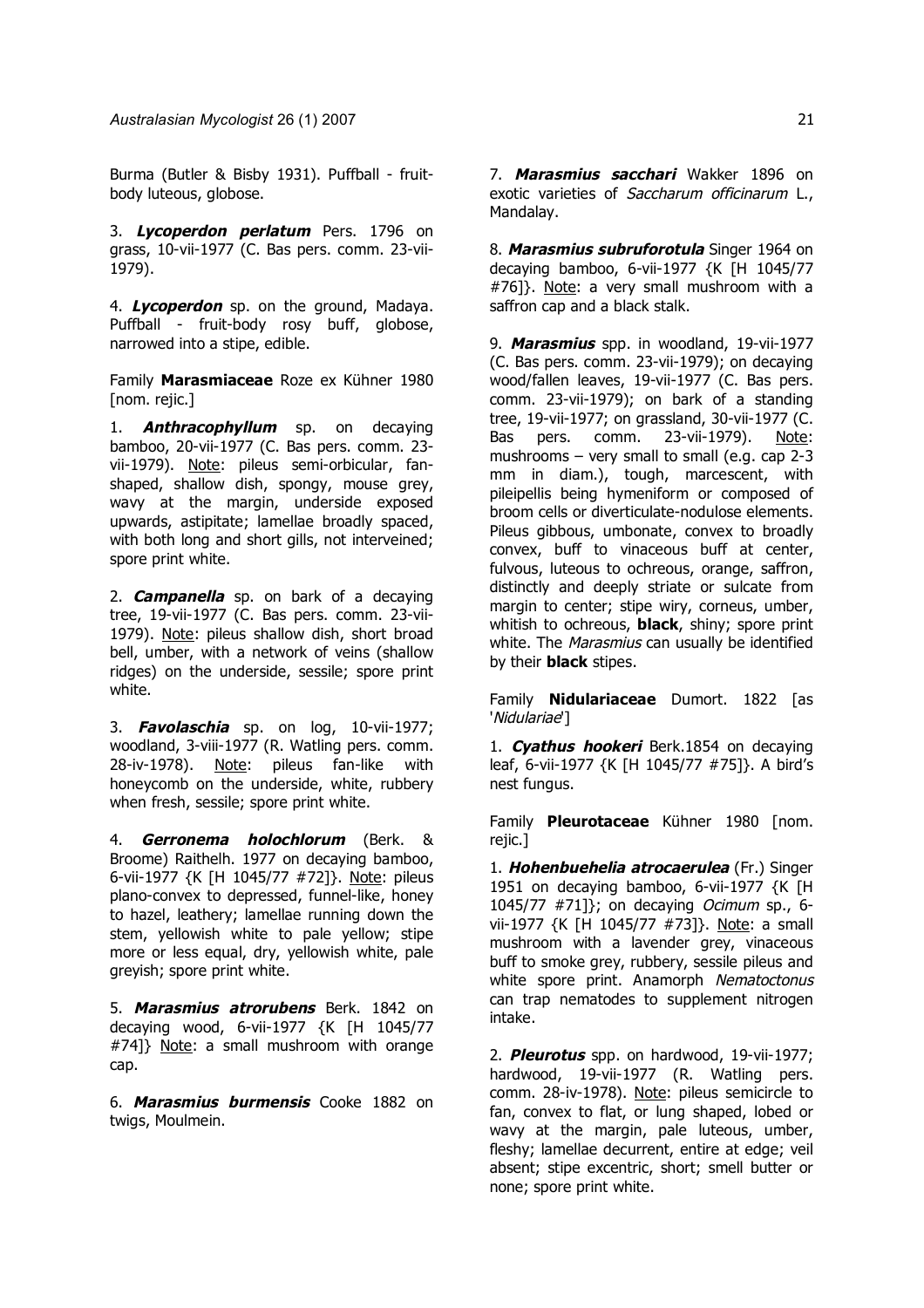Family **Pluteaceae** Kotl. & Pouzar (1972) [nom. inval. Art. 32.1(b); see Art. 18.4]

1. **Amanita princeps** Corner & Bas 1962 at the foot of a *Dipterocarpus* sp. in jungle, east of Yezin Campus, 10-x-1976 (D.N. Pegler pers. comm. 8-xi-1976 #2); in woodland, 8-ix-1977 {K [H 1821/77 #2]}. Note: pileus white, flat, striate at the margins with white ring and cupshaped volva on the stem and white spore print.

2. **Amanita virginea** Massee 1908 on grass, 24-vi-1977 {K [H 960/77 #34]}. Note: pileus white with white spore print.

3. **Amanita xanthella** Corner & Bas 1962 at the foot of a papaya plant, 30-vi-1977. {K [H 1045/77 #63]} Note: pileus ochreous and warty; spore print white.

4. **Amanita** sp. very close to **A**. **gemmata** (Fr.) Gillet 1874 in woodland, 30-vii-1977 (C. Bas pers. comm. 23-vii-1979). Note: pileus convex to flat, white, luteous, ochreous, warty; stipe annulate and saccate-volvate; spore print white; spores somewhat longer and considerably more slender than in A. gemmata.

5. **Amanitopsis** sp. on the ground, Kanbalu.

6. **Volvariella diplasia** (Berk. & Broome) Singer 1951 (≡ Volvaria diplasia (Berk. & Broome) Sacc. 1887) on rotten paddy straw heaps all over Burma (Edible).

7. **Volvariella gloiocephala** (DC) Boekhout & Enderle 1986 (=  $V$ . *speciosa* (Fr.) Singer 1951) at the foot of a banana plant, 4-vii-1977 {K [H 1045/77 #66]} Note: pileus white, glutinous, prominently striate near the margin; spore print sienna-rust.

8. **Volvariella hypopithys** (Fr.) M.M. Moser 1957 (=  $V.$  pubescentipes (Peck) Singer 1951) in grassland, 23-vi-1977 {K [H 1045/77 #59]}. Note: pileus conic to ovoid-convex, becoming flat with umbo, pale vinaceous, glutinous, soft, prominently striate near margin; lamellae close to crowded, broad, free, soft, cream to pinkish; stipe saccate-volvate around the swollen base or caligate-volvate, white, partial veil absent; spore print cinnamon. **V**. **volvacea** (Bull.) Singer 1951 is the straw mushroom cultivated in tropical Asia.

Family **Schizophyllaceae** Quél. 1888 [as 'Schizophyllei']

1. **Schizophyllum commune** Fr.: Fr. 1815 on hardwood, 15-vii-1977 (R. Watling pers. comm. 28-iv-1978); on dry fruits of Garcinia mangostana L., Mudon and on dead wood throughout Burma (Rhind & Seth 1945). Note: pileus fan-like, white, tough, hairy, incurved at the margin; lamellae distinct, longitudinally split into two parts; stipe absent; spore print white.

Family **Strophariaceae** Singer & A.H. Sm. 1946

1. **Stropharia aureofulva** (Berk.) Sacc. 1887 on dung, 6-vii-1977 {K [H 1045/77 #70]} Note: pileus nearly conic to convex, infrequentlly slightly umbonate, pale luteous to luteous; lamellae not decurrent, not mottled, isabelline; stipe with annular zone; spore print brown vinaceous to fuscous black.

Family **Tricholomataceae** (Fayod) R. Heim ex Pouzar 1983 [nom. cons.]

1. **Clitocybe** spp., immature, on log, 13-vii-1977 {K [H 1045/77 #79]}; in woodland, 8-ix-1977 {K [H 1821/77 #127]} Note: pileus plano-convex to depressed at center, luteous to dark brick; lamellae pale amber; stipe without annalus, caespitose at base; spore print white to cream.

2.. **Collybia reineckeana** Henn. 1896 on log, 4-xi-1976 {K [H 519/77 #17]}; on ground underneath a Ficus religiosa L. tree, 21-x-1977 {K [H 1821/77 #129]}. Note: pileus convex, with thick, white flesh, white when fresh, tinged cinnamon when dry; lamellae decurrent, honey; stipe white, bulbous and caespitose at base; spore print white.

3. **Collybia** spp. (sterile) on firewood, 1-vii-1977 {K [H 1045/77 #67]}; on damp soil, 1 vii-1977 {K [H 1045/77 #68]}. Note: pileus convex to plano-convex, cinnamon; stipe cylindrical or flat.

4. **Crinipellis** sp. on decaying bamboo, 25-vii-1977 (C. Bas pers. comm. 23-vii-1979). Note: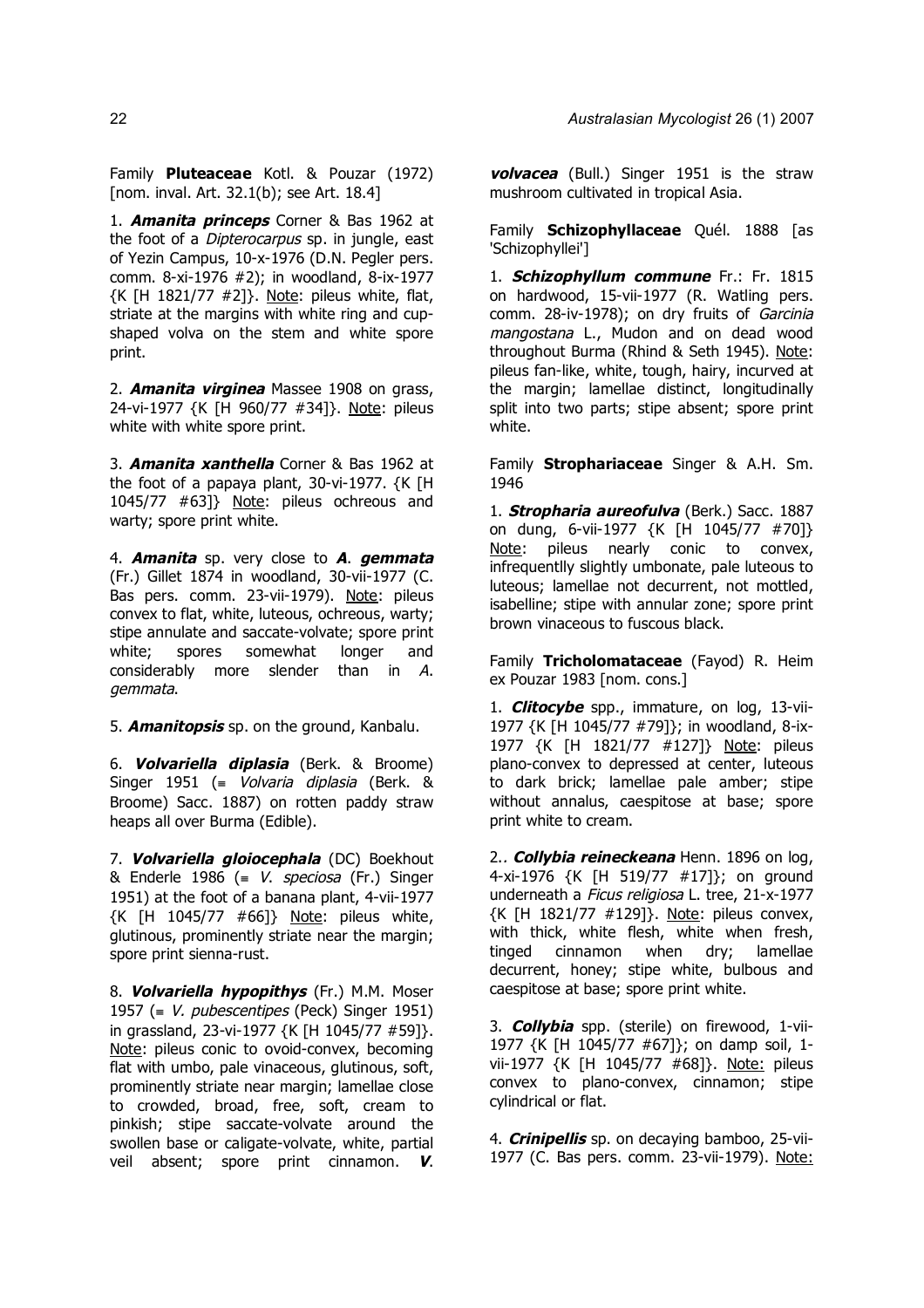pileus convex, white or buff, hairy with coral scales and hairy (appendiculate) margin; stipe corneus, buff, slender; spore print white.

5. **Lactocollybia epia** (Berk. & Broome) Pegler 1986 (= Lactocollybia angiospermarum Singer 1948) on log, 20-vi-1977 {K [H 1045/77 #57]}. Note: pileus convex to flat, upturned, pure white; stipe slender, white, without annulus; spore print white.

6. **Lepista hyalodes** (Berk. & Broome) Pegler 1986 (= *Entoloma crassipes* Petch 1924) in abandoned pigsty (? dung and urine residue), 31-vi-1977 {K [H 1045/77 #64]} Note: pileus convex and umbonate, thick fleshed, pale luteous, irregularly spotted/frosted in appearance; stipe fleshy, fibrous, spotted; annulus none; spore print cinnamon.

7. **Mycena** spp. on log, 3-vi-1977 {K [H 960/77 #44]}; on bark of decaying wood, 3 viii-1977 (C. Bas pers. comm. 23-vii-1979). Note: tiny mushrooms - pileus obtuse-conic to campanulate, pointed at umbo, white, red, hazel, membraneous, striated at margin to near the disc; lamellae white; stipe thin, stuffed to hollow, cartilaginous, without annulus; spore print white.

8. **Resupinatus** sp. on log, 19-vii-1977. Note: a very small mushroom - pileus fan to circular, cup-shaped, dark grey, brown, gelatinous, attached by the upper side, sessile; lamellae ventricose, free; spore print white.

9. **Termitomyces cartilagineus** (Berk.) R. Heim 1942 (Vernacular name =  $h$ mo-oo or hmo-ohn-net) in and around termite mounds, 60B Golden Valley, Rangoon, 21-x-1973 {K [H 1802/73 #1]}. Note: mushrooms single or in tufts - pileus umbonate, drab to pale ocher; stipe central, fibrous, spongy, white, swollen up to about 1 inch near the middle; spore print white; spores 5-6 x 5-7(-8) µm.

10. **Termitomyces eurrhizus** (Berk.) R. Heim 1942 (Vernacular = toung-bho-hmo), Pegu, 5-ix-1904 (Ind. Herb. 23384 - K) per Pegler & Vanhaecke (1994); ≡ Collybia albuminosa (Berk.) sensu Petch 1913 non Petch 1912 on termite's nests, Htonbo (Rhind & Seth 1945); Bazaar at Mandalay, 21-x-1973 {K [H 1802/73 #2]} on damp, black soil, 20-x1976 (D.N. Pegler pers. comm. 8-xi-1976 #5); on damp, black soil, 18-x-1977 {K [H 1821/77 #5]}; Pyinmana, 20-x-1976 and 18-x-1977 (Pegler & Vanhaecke 1994); sold at bazaar; Rangoon, ?-x-1999 {K[M]: 64522}. Note: mushrooms - pileus flat, hazel to isabelline or pale tan to pale, dull reddish brown; lamellae buff; stipe >15 inches long, central, hollow, tubular, fibrillose, bulbous at the soil level with a long 'root'; spore print pale cinnamon.

11. **Termitomyces microcarpus** (Berk. & Broome) R. Heim 1941 ( $\equiv$  Entoloma microcarpon (Berk. & Broome) Sacc. 1887) on termite nests, Htonbo (Rhind & Seth 1945).

12. **Termitomyces schimperi** (Pat.) R. Heim 1942 (Vernacular name  $=$  toung-bho-hmo or Naga-hmo) on termite hills, jungle east of Yezin Campus, 10-x-1976 (D.N. Pegler pers. comm. 8-xi-1976 #6). Note: stipe with both ring and volva; spore print pale cinnamon.

13. **Termitomyces** sp., very young and immature in termite hills, 10-vii-1977 {K [H 1045/77 #77]}. Note: pileus conic to flat, buff, hazel to isabelline; stipe annulate, tapering or bulbous at soil level with a long "root"; spore print fulvous-sienna, pale cinnamon. Cf. Termitomyces eurrhizus.

Order **Auriculariales** J. Schröt. 1887

Family **Auriculariaceae** Fr. 1838 [as 'Ordo Auricularini<sup>'</sup>]

1. **Auricularia auricula**-**judae** (Bull.) Quél.1886 (= Hirneola auricula-judae (Bull.) Berk.1860) on dead wood and fallen branches, Kanbalu.

2. **Auricularia delicata** (Fr.) Henn. 1893 on decaying wood, 22-vii-1977 (B. Lowy pers. comm. 11-viii-1977).

3. **Auricularia**. **fuscosuccinea** (Mont.) Henn. 1893 on decaying log, Pegu, {K[M]: 45356, ex herb. M.C. Cooke}; 16-vi-1977 (B. Lowy pers. comm. 11-viii-1977).

4. **Auricularia**. **mesenterica** ?var. **pusio** (Berk.) Bres. 1916 on decaying wood, Mandalay.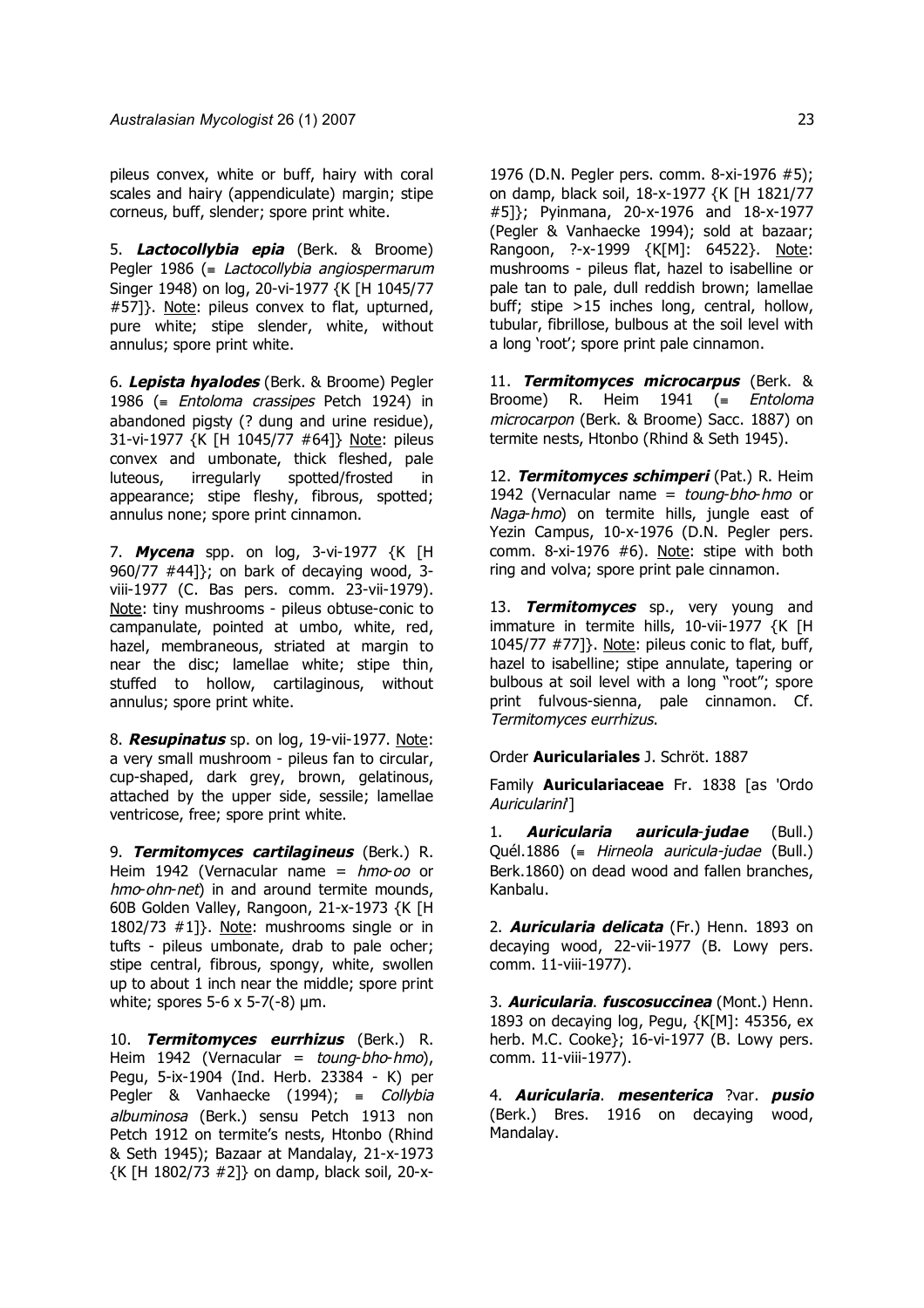5. **Hirneola nigra** var. **nigra** Fr. 1848 on logs, North Yoma.

Order **Boletales** E.-J. Gilbert 1931

Family **Boletaceae** Chevall. 1826

1. **Boletellus** sp. in woodland, 8-ix-1977 {K [H 1821/77 #128]} Note: a bolete – pileus convex to flat, ochreous; pores pale citrine; stipe long, slender, not bulbous, furrowed; spores ridged; spore print olive brown.

2. **Boletus** sp. on log, 15-vi-1976 {K [H 519/77  $\#18$ ]}. Note: a bolete – pileus convex to plano- convex, dry; color variable; pores ochraceous with tubes colored likewise; stipe solid; spore print olive brown. Cf. **B**. **microsporus** Corner 1972.

Family **Sclerodermataceae** Corda (1842) [as 'Sclerodermaceae']

1. **Astraeus hygrometricus** (Pers.) Morgan 1889 (Vernacular: In-Oo = Dipterocarpus Ball) terrestrial and associated with Dipterocarpus trees, Mandalay Bazaar, 12-vi-1972 {K [H 1110/72]} (D. M. Dring pers. comm. 22-vi-1972).

2. **Astraeus hygrometricus** var. **koreanus** V.J. Staněk 1958 terrestrial and NOT associated with *Dipterocarpus* trees, Mandalay, 14-x-1972 {K [H 1110/72 #1]}. Note: spores larger, 10-12 µm in diam.

3. **Pisolithus** ?**tinctorius** (Pers.) Coker & Couch 1928 terrestrial and near/attached to the roots of trees, Mandalay, 12-vii-1972 {K [H 1110/72]} (D.M. Dring pers. comm. 20-vii-1972). Fruit-body with unpleasant smell and straddling stipe. Note: size smaller, and texture harder, than in P. tinctorius. Trees need to be identified for a possible mycorrhizal relationship.

Order **Cantharellales** Gäum. 1926

Family **Cantharellaceae** J. Schröt. 1888 [1889]

1. **Cantharellus** spp. on ground (Vernacular  $=$  hmo-thin-gun = monk's robe mushroom), Mogok, 22-ix-1973 (D.N. Pegler pers. comm. 28-i-1974); in woodland, 19-vii-1977 (R. Watling pers. comm. 28-iv-1978). Cf. **C**.

**cibarius** Fr. 1821. Note: a very small, edible mushroom, about 1" in size - pileus umblicate to vase-shaped, but not funnelliform, irregular with wavy, decurved margins, pale luteous to luteous, stipitate; lamellae reduced to ridges; smell strong pungent; spore print primose.

Family **Hydnaceae** Chevall. 1826

1. **Grandinia granulosa** (Pers.) Fr. 1838, Pellowa, Toukyeghat (Butler & Bisby 1931).

Order **Ceratobasidiales** Jülich 1981

Family **Ceratobasidiaceae** G.W. Martin 1948

1. **Thanatephorus cucumeris** (A.B. Frank) Donk 1956 (= Corticium solani (Prill. & Delacr.) Bourdot & Galzin 1911) on parts of many living vegetables and other plants (Butler & Bisby 1931).

Order **Dacrymycetales** Henn. 1898

Family **Dacrymycetaceae** J. Schröt. 1888 [1889] [as 'Dacrymycetini']

1. **Dacrymyces** sp. on log, Mandalay, 14-vii-1975 (B. Lowy pers. comm. 1975). Note: sporocarp slimy, subglobose to cushionshaped, becoming lobed, convoluted, wrinkled to cerebriform, soft, gelatinous, orange to orange yellow; basidia tuning-fork; spore deposit pale yellow.

2. **Dacryopinax spathularia** (Schwein.) G.W. Martin 1948 ( $\equiv$  Guepinia spathularia (Schwein.) Fr. 1828) on old logs, Mandalay and Arakan; on decaying bamboo, Mandalay, 12-x-1975 (LSUM Acc. #146200), 18-x-1975 (LSUM Acc. #146198); orange red in colour on decaying log, Pyinmana, 25-vi-1977(B. Lowy pers. comm. 11-viii-1977). Note: sporocarp petal or fan shaped, orange red, shortstipitate, with jelly-like texture, and predominantly tropical.

Order **Hymenochaetales** Oberw. 1977

Family **Hymenochaetaceae** Imazeki & Toki 1954

1. **Hymenochaete adusta** (Lév.) Har. & Pat. 1903 (= Stereum adustum Lév.1844) on wood, Southern Yoma.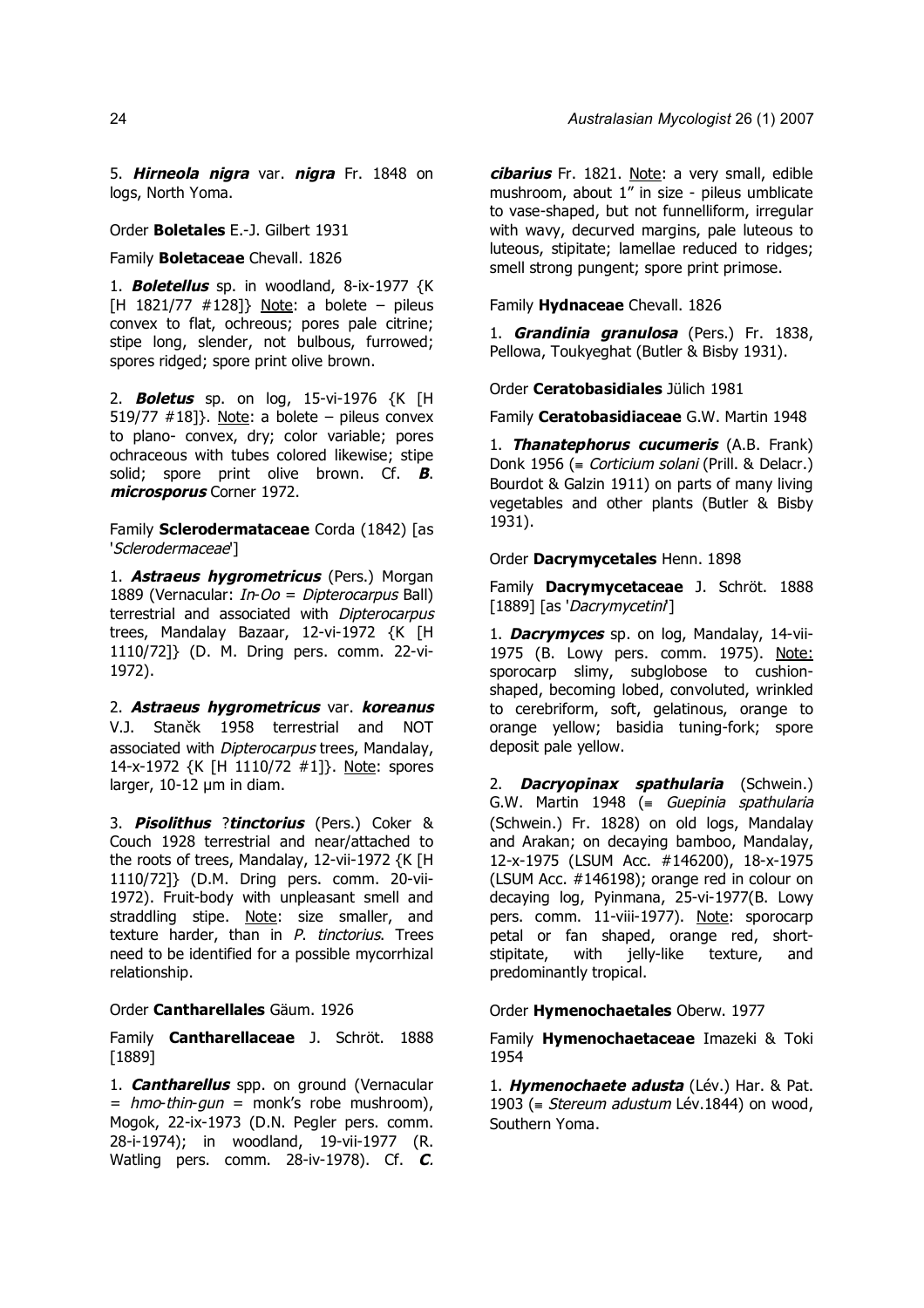*Australasian Mycologist* 26 (1) 2007 25

2. **Inonotus splitgerberi** (Mont.) Ryvarden 1972 (≡ Polystictus splitgerberi (Mont.) Fr. 1851), Natoung Hills (6-7000 ft) (Butler & Bisby 1931).

3. **Phellinus gilvus** (Schwein.) Pat. 1900 (≡ Fomes holosclerus (Berk.) Cooke 1885) on dead wood, Pegu Yoma.

4. **Phellinus lamaensis** (Murrill) Pat. 1923 (≡ Fomes lamaensis (Murrill) Sacc. & Trotter 1912) on roots of Broussonetia papyrifera Vent. and Hevea brasiliensis Müll.Arg, Thaton.

5. **Phellinus noxius** (Corner) G. Cunn. 1965 as brown root disease of Hevea brasiliensis Müll.Arg.

6. **Phylloporia spathulata** (Hook.) Ryvarden 1991 (≡ Polystictus cumingii (Berk.) Fr. 1851) on trunks, Mergui (Butler & Bisby 1931).

Order **Phallales** E. Fisch. 1898

Family **Geastraceae** Corda 1842 [as 'Geastrideae']

1. **Geastrum** sp. (≡ Geaster E. M. Fries. 1832) (edible) on the ground, Kanbalu.

Family **Phallaceae** Corda 1842 [as 'Phalloideae']

1. **Phallus impudicus** L. 1753 (≡ Ithyphallus impudicus (L.) E. Fisch. 1886) on the ground, Mandalay.

2. **Phallus indusiatus** Vent. 1798 (≡ Dictyophora indusiata (Vent.) Desv. 1809) on the ground in rubber estates, Moulmein.

3. **Phallus rubicundus** (Bosc) Fr. 1823 beneath lumber pile, 17-x-1977 {K [H 1821/77 #124]}. Note: a stink-horn with dark mouse grey pileus and pale-coral, spongy, pitted stem (8-15 cm long) with a white volva.

Order **Polyporales** Gäum. 1926

Family **Corticiaceae** Herter 1910 [nom. cons.]

1. **Corticium salmonicolor** Berk. & Broome 1873 as pink disease on stem and trunk of rubber trees with anamorph **Necator decretus** (Butler 1918).

2. **Corticium** species on branches of Aleurites montana E.H. Wilson, HsumHsai; on decomposing paddy straw, Mandalay (Rhind & Seth 1945).

Family **Fomitopsidaceae** Jülich 1982

1. **Daedalea discolor** Fr. 1828 on the ground, Pegu Yoma.

2. **Daedalea flavida** Lév. 1844 (≡ <sup>D</sup>. tenuis Berk.1842) on dead wood, Pegu Yoma.

3. **Daedalea zonata** Schwein 1822 on dead wood, Toungoo.

4. **Fomitopsis feei** (Fr.) Kreisel 1971 (≡ Polystictus feei (Fr.) Fr. 1851), Pegu Yoma (Butler & Bisby 1931).

5. **Fomitopsis palustris** (Berk. & M.A. Curtis) Teixeira 1992 (= Polyporus palustris Berk. & M.A. Curtis 1872) causing brown rot of sapwood and heartwood of spruce (Picea morinda Link) in Burma frontiers with India in Assam (Bagchee 1960).

6. **Fomitopsis pinicola** (Sw.) P. Karst. 1881 (≡ Fomes marginatus (Pers.) Gillet. 1878) on dead trees, Toungoo Hills.

7. **Fomitopsis rhodophaea** (Lév.) Imazeki 1943 (= Polyporus rhodophaeus Lév.1844) on dead wood, Toungoo.

Family **Ganodermataceae** (Donk) Donk 1948

1. **Amauroderma schomburgkii** (Mont. & Berk.) Torrend 1920 ( $\equiv$  Fomes brunneopictus (Berk.) Cooke 1885) on old wood, Arakan (Butler & Bisby 1931). Note: Predominantly tropical on dead wood.

2. **Ganoderma amboinense** (Lam.) Pat. 1887 on Toungoo Hills (>4000 ft) (Butler & Bisby 1931).

3. **Ganoderma applanatum** (Pers.) Pat. 1887 on tree trunks, Toungoo.

4. **Ganoderma lucidum** (Curtis) P. Karst. 1881 on trunks of Areca catechu Burm.f., Madaya, causing the stem-bleeding disease; on Morus sp., Maymyo.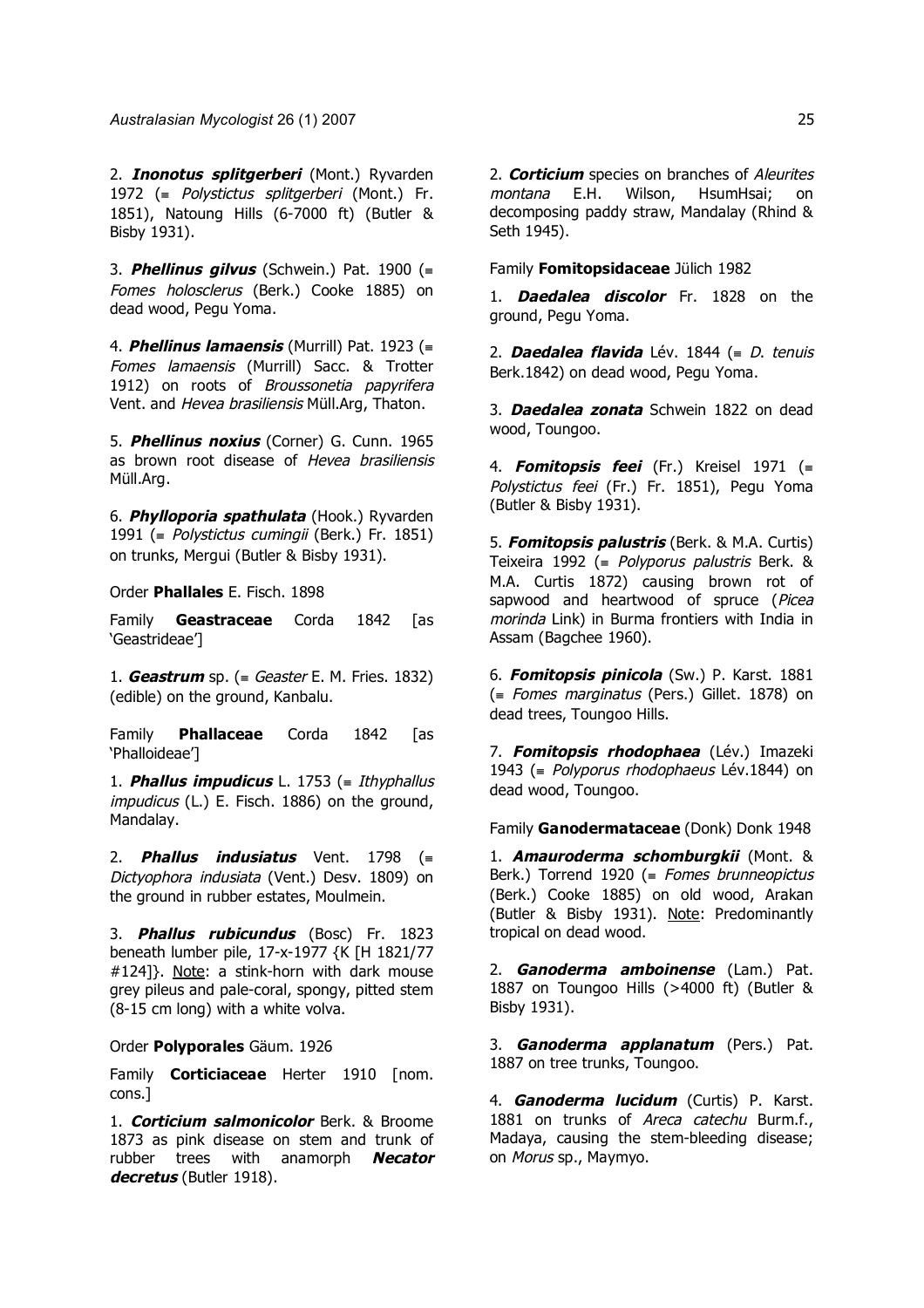5. **Ganoderma philippii** (Bres. & Henn. ex Sacc.) Bres. 1932 ( $\equiv$  Fomes pseudoferreus Wakef. 1918) on roots of Hevea brasiliensis Müll.Arg, Sandoway and Mergui, 12-viii-1925 {K[M]: 33790, '22' ex IMI 47091}; Burma (Steyaert 1975);  $(≡ G. pseudoferreum)$ 

6. **Ganoderma** sp. on log, 17-ix-1977 {K [H 1821/77 #123]}. Note: predominantly tropical, wound and decay fungus - pileus flat, baycolored, very sticky; stipe sticky, sepia; pores pale primose.

(Wakef.) Overeem & B.A. Steinm. 1925) as red root disease of Hevea brasiliensis Müll.Arg.

### Family **Meripilaceae** Jülich 1982

1. **Antrodia albida** (Fr.) Donk 1966 (≡ Lenzites albida (Fr.) Fr. 1838) on dead wood, Toungoo.

2. **Rigidoporus microporus** (Sw.) Overeem 1924 (= R. lignosus (Klotzsch) Imazeki 1952) as white root rot of old stumps of Hevea brasiliensis Müll.Arg.in Burma (Pegler & Waterston 1968).

### Family **Phanerochaetaceae** Jülich 1982

1. **Erythricium salmonicolor** (Berk. & Broome) Burds. 1985 (= C. salmonicolor Berk. & Broome 1873) as pink disease fungus on stem, trunk and branches of Hevea brasiliensis Müll.Arg., Mergui and Thaton; on branches of Cinchona sp., Mergui (Rhind & Seth 1945); Burma (Mordue & Gibson 1976).

2. **Lloydella membranacea** (Bory ex Fr.) Bres. 1901, Timeokee (Butler & Bisby 1931).

Family **Podoscyphaceae** D.A. Reid 1965

1. **Podoscypha elegans** (G. Mey.) Pat. 1900  $($ ≡ *Stereum. elegans* (G. Mey.) Fr. 1838) on wood, Lower Burma.

Family **Polyporaceae** Fr. ex Corda 1839 [as 'Polyporei']

1. **Cerrena unicolor** (Bull.) Murrill 1903 (≡ Daedalea unicolor (Bull.) Fr. 1821) on stumps, Pegu.

2. **Earliella scabrosa** (Pers.) Gilb. & Ryvarden 1985 (= Polystictus parishii Berk. ex

Cooke 1886 = Polystictus persoonii (Mont.) Cooke 1886) on dead wood, Nakawa, Tonkyeghat.; on trunks, Moulmein. (Butler & Bisby 1931). Note: most common polypore in the tropics.

3. **Fomes peguanus** (Mont.) Cooke 1885 on trunks of Nauclea sp. (Butler & Bisby 1931).

4. **Fomes spadiceus** (Peck) Cooke 1885 on Xylia dolabriformis Benth. (Butler & Bisby 1931).

5. **Hexagonia similis** Berk. 1846 on dead wood of Mangifera indica L., Mandalay.

6. **Hexagonia tenuis** (Hook.) Fr. 1838 on branches and trunks of trees, Pellowa, Toukyeghat (Butler & Bisby 1931). Note: H. tenuis is pantropical and most common in the tropics.

7. **Lentinus connatus** Berk. 1842 (≡ <sup>L</sup>. revelatus Berk. 1847) on log, 20-y-1977 {K [H] 960/77 #26]}; on log, 12-vi-1977 {K [H 960/77 #45]}; on log, 20-vi-1977{K [H  $1045/77$  #51]}; in woodland (edible), 1-x-1977 {K [H 1821/77 #122]}; ≡ <sup>L</sup>. infundibuliformis Berk. & Broome 1873) in Burma, ?-iii-1931{K[M]: 57570}. Note: pileus funnel shaped or depressed, white to honey yellow, thick, leathery, scaly; lamellae white; spore print white.

8. **Lentinus omphalomorphus** (Bertero & Mont.) Mont. 1856, Pegu Yoma (Butler & Bisby 1931)..

9. **Lentinus polychrous** Lév. 1844 on dead wood, Yoma Range.

10. **Lentinus sajor**-**caju** (Fr.) Fr. 1825 on log, 20-vi-1977 {K [H 1045/77 #52]}; in pine forest in Karen Area (Butler & Bisby 1931). Note: pileus depressed, white, leathery, smooth; stipe short, central; spore print white to buff.

11. **Lentinus squarrosulus** Mont. 1842 ( $\equiv$  L. curreyanus Sacc. & Cub. 1887) (Vernacular name =  $wah\text{-}von\text{-} hmo$  = bamboo stool mushroom) on dead wood, Lower Burma; in the vicinity/inside of a bamboo clump,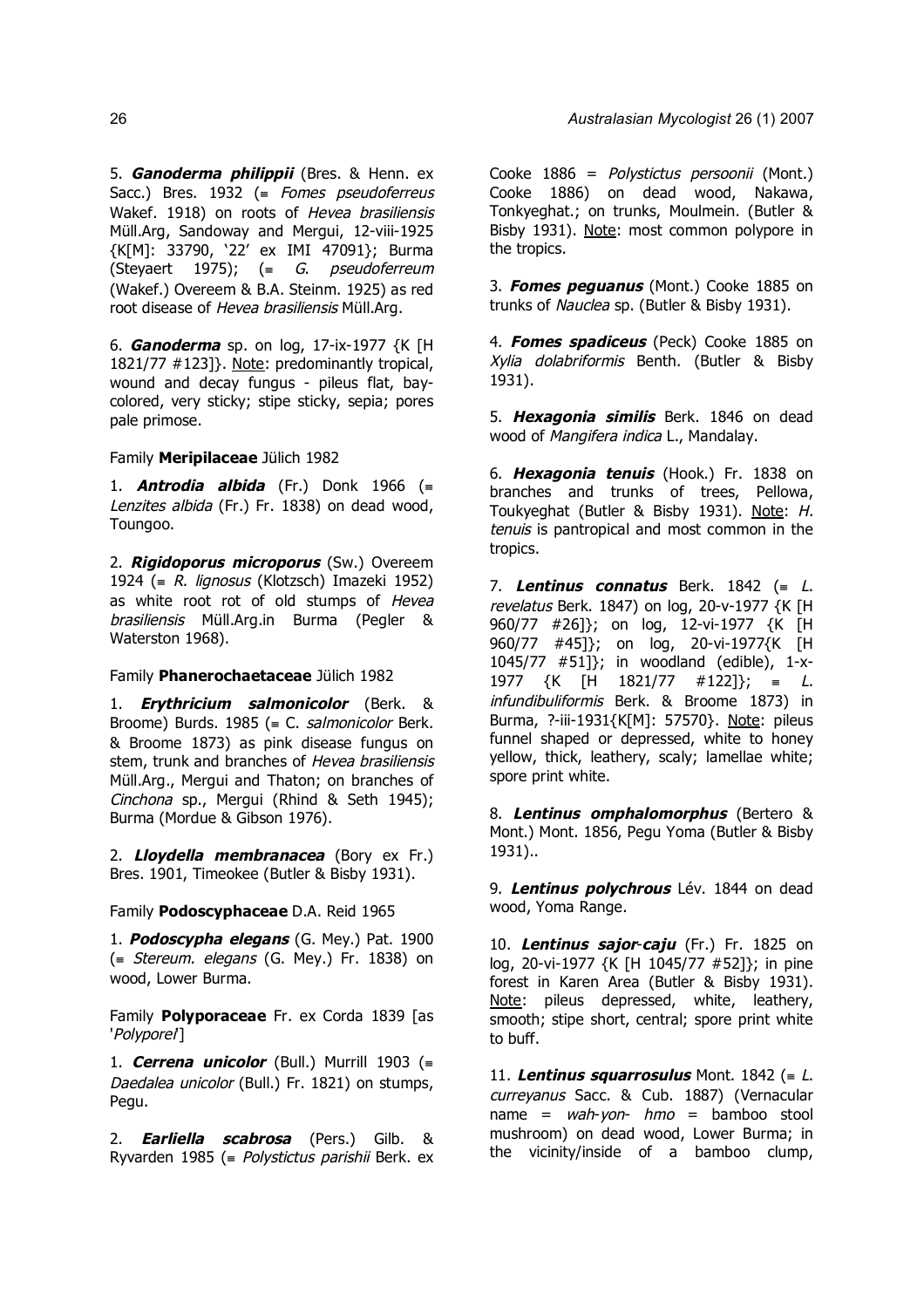Mandalay, 21-x-1973 {K [H 1802/73 #3]}; on wood, 26-vii-1976 {K [H 519/77 #9]}; on log, 25-v-1977 {K [H 960/77 #24]}; on log, 26-v-1977 {K [H 960/77 #25]}; on ground, Nyaung-ein village east of Yezin Campus, 29 v-1977 {K [H 960/77 #29]}; on log, 24-vi-1977{K [H 960/77 #49]}. Note: pileus funnel shaped, whitish-greyish, thin, leathery; stipe eccentric to lateral; lamellae with saw-tooth edges.

12. **Lentinus strigosus** (Schwein.) Fr. 1825  $(= L.$  *capronatus* Fr. 1838) on dead wood, Myodwine (Rhind & Seth 1945); on log, 10-iv-1977 {K [H 960/77 #27]}; on log, 20-vi-1977 {K [H 1045/77 #56]}; on log, 21-vi-1977 {K [H 960/77 #47]}. Note: pileus fawn with short hairs; stipe short, eccentric; spore print buff to pale luteous.

13. **Lentinus tuber**-**regium** (Fr.) Fr. 1832 (≡ L. descendens Fr. 1837) on dead wood, Toungoo.

14. **Lentinus velutinus** Fr. 1830 on dead wood, Pegu Yoma.

15. **Lentinus** spp. on dead shoots of Bambusa sp., Mandalay (edible); on hardwood, 19-vii-1977 (C. Bas pers. comm. 23-vii-1979). Note: generally tropical to subtropical leatherytextured mushroom-like fruiting bodies - pileus depressed to funnel-like, white, pale luteous, fawn, honey, cinnamon, ochreous, leathery, tough with short hairs, scaly, coarse, or smooth, involute at margin; lamellae short, decurrent, white, saw-toothed at edge; stipe short (up to 2.5"), white, central to excentric; spore print white, white to buff to pale luteous; spores inamyloid, smooth.

16. **Lenzites repandus** (Pers.) Fr. 1838 on dead tree trunks, Toungoo.

17. **Microporus affinis** (Blume & T. Nees) Kuntze 1898 (= Polystictus affinis (Blume & T. Nees) Fr. 1851;  $= P$ . flabelliformis (Klotzsch) Fr. 1851) on dead wood, Yoma Range and Karen Area (Butler & Bisby 1931, Rhind & Seth 1945).

18. **Panus** spp. on decaying wood, 10-vii-1977 (C. Bas pers. comm. 23-vii-1979); on dead wood, Mandalay (edible).

19. **Polyporus arcularius** (Batsch) Fr. 1821 with fawn cap on log, 24-vi-1977 {K [H 960/77 #50]}. Note: it is a cosmopolitan polypore and a wood rotter.

20. **Polyporus rubidus** Berk. 1847 (≡ Polystictus rubidus (Berk.) Fr. 1851) (Butler & Bisby 1931).

21. **Polyporus**.**rugulosus** Lév. 1844 (≡ Polyporus bicolor Jungh. 1838) on wood, Toungoo. Note: pileus convex to a shallow vase, fawn to brown, smooth or somewhat scaly, finely hairy at the margin; flesh thin, tough, woody; pores whitish; stipe usually central, equal, brown; spore print white.

22. **Trametes cingulata** Berk.1854 on dead wood, Pegu Yoma.

23. **Trametes incerta** (Curr.) Cooke 1886 on wood; Pegu (Butler & Bisby 1931).

24. **Trametes modesta** (Kunze ex Fr) Ryvarden 1972 (≡ Polystictus modestus (Kunze ex Fr.) Fr. on dead wood, Yoma Range.

Family **Steccherinaceae** Parmasto 1968

1. **Flavodon flavus** (Klotzsch) Ryvarden 1973  $($  Irpex flavus Klotzsch 1833) on old wood, Arakan (Butler & Bisby 1931).

2. **Irpex lacteus** (Fr.) Fr. 1828 (≡ Irpex pallescens Fr. 1838; Polystictus cinerascens (Schwein.) Cooke 1886) on old wood, Pegu Yoma.

Order **Russulales** Kreisel 1969

Family **Auriscalpiaceae** Maas Geest. 1963

1. **Lentinellus micheneri** (Berk. & M.A. Curtis) Pegler 1983 (= L. omphalodes (Fr.) P. Karst. 1879) on gravelly soil, 17-ix-1977 {K [H 1821/77 #120]} Note: pileus convex to cushion-like with a central depression, later broadly convex to plane, white turning vinaceoua brown later, somewhat rubbery; lamellae serrate or jagged; stipe lateral, compressed or furrowed, concolorous with the pileus; spore print white; spores amyloid, finely spiny/verrucose.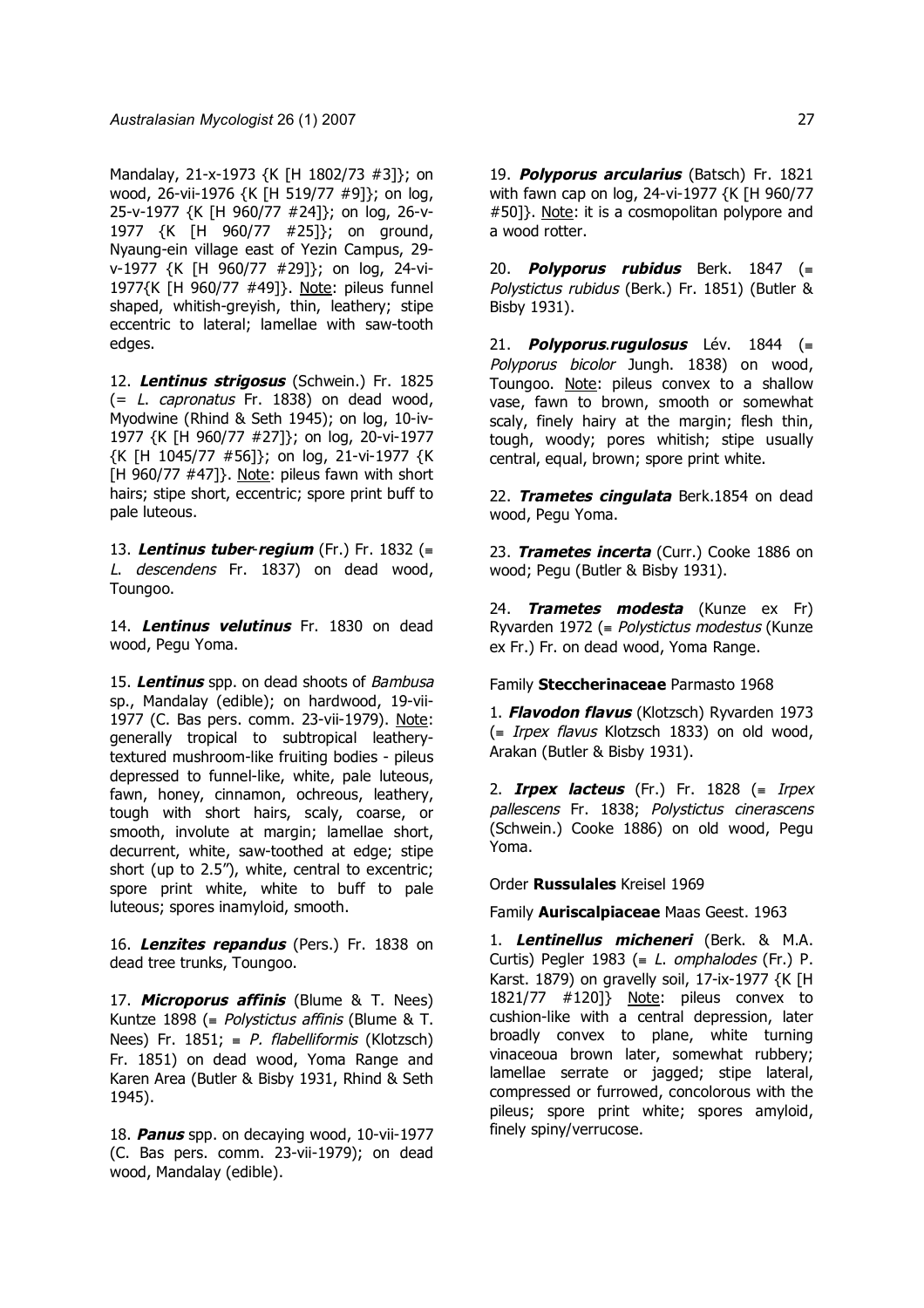Family **Bondarzewiaceae** Kotl. & Pouzar 1957

1. **Amylosporus campbellii** (Berk.) Ryvarden 1977 (= Polyporus anthelminticus Berk. 1866) at the base of bamboo stems (Vernacular name:  $Wa\text{-}mo = Wah\text{-}hmo =$ Bamboo Mushroom or Chan-mo = Yard Mushroom), Pegu (Butler & Bisby 1931). Note: also found on the earth in bamboo forest (meso to xerophytic forest), and administered as indigenous antihelmintic medicine.

Family **Peniophoraceae** Lotsy 1907 [nom. rejic.]

1. **Peniophora violaceolivida** (Sommerf.) Massee 1890 (≡ Corticium violaceolividum (Sommerf.) Fr. 1838), Pegu Yoma (Butler & Bisby 1931).

## Family **Russulaceae** Lotsy 1907

1. **Russula** spp. in woodland, 19-vii-1977; on highly moist soil, 25-vii-1977 (R. Watling pers. comm. 28-iv-1978). Note: pileus broadly convex, shallowly umblicate to flat, finally uplifted, brittle, red/coral or hazel at the center, vinaceous buff at the margin, with iron grey, small scales; lamellae attached, distinct, ventricose; stipe short, equal, whitish, chalky brittle, not annulate; spore print white.

### Family **Stereaceae** Pilát 1930

1. **Amylostereum laevigatum** (Fr.) Boidin 1958 (= Corticium laevigatum (Fr.) Fr. 1838), Pegu Yoma Range (Butler & Bisby 1931).

2. **Stereum lobatum** (Kunze ex Fr.) Fr. 1838 on dead wood, Toungoo.

3. **Xylobolus princeps** (Jungh.) Boidin 1958 (≡ Stereum princeps (Jungh.) Lév. 1844) on dead wood, Toungoo Hills.

Order **Tremellales** Fr. 1821

Family **Exidiaceae** R.T. Moore 1978

1. **Exidia** species, unknown suibstrate, location, and date, Burma {K[M]: 45357}.

Family **Tremellaceae** Fr. 1821 [as 'Tremellini']

1. **Tremella** species on dead wood, Mandalay

## Division **BASIDIOMYCOTA**

Class **USTILAGINOMYCETES** Bauer, Oberwinkler & Vánky

Order **Exobasidiales** Hennings emend. Bauer & Oberwinkler

Family **Exobasidiaceae** Hennings

1. **Exobasidium vexans** Massee 1898 on leaves of *Camellia sinensis* Kuntze; Toungoo Hills (Rhind & Seth 1945).

Division **ASCOMYCOTA** R.H. Whittaker 1959

Class **DOTHIDEOMYCETES** sensu O.E. Erikss & Winka 1997

Order **Dothideales** Lindau 1897

Family **Dothideaceae** Chevall. 1826

1. **Scirrhia seriata** Syd., P. Syd. & E.J. Butler 1911 (≡ Scirrhodothis seriata (Syd., P. Syd. & E.J. Butler) Theiss. & Syd. 1915) on leaves of Bambusa sp., Moulmein, 07-i-1908, leg. E.J. Butler 1295 (Herb. S!) per Eriksson & Yue 1998); Bassein, 30-xi-1912, leg. E.J. Butler (BPI 642368).

Order **Patellariales** D. Hawksw. & O.E. Erikss. 1986

Family **Patellariaceae** Corda 1838

1. **Rhytidhysterium rufulum** (Spreng.) Speg. 1921 ( $≡$  Rhytidhysteron rufulum (Spreng.) Speg., 1921; ≡ Tryblidiella rufula (Spreng.) Sacc. 1883) on dead branches of Citrus sp. and Psidium guajava L., Bassein, Sagaing, and Mandalay.

Order **Pleosporales** Luttrell ex M.E. Barr (syn. Melanommatales)

Family **Massarinaceae** Munk 1956

1. **Massarina usambarensis** (Henn.) Höhn 1910 on the bark of Citrus aurantium L., Moulmein, E.J. Butler 07-i-1908 (BPI 623425).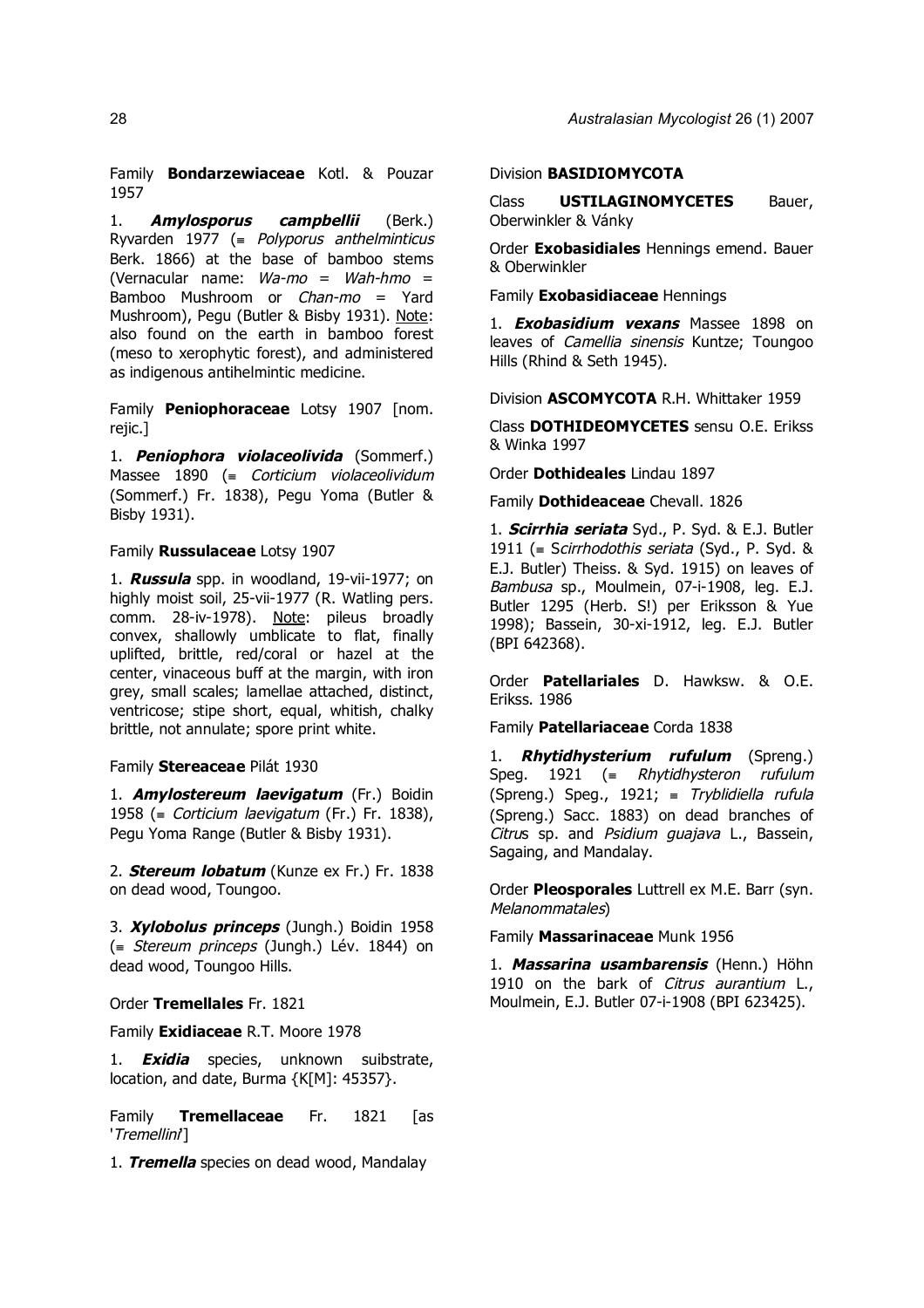Class **PEZIZOMYCETES** sensu O.E. Erikss. & Winka 1997

Order **Pezizales** C. Bessey 1907

Family **Pezizaceae** Dumort. 1829

1. **Peziza** sp. (vinaceous buff and discoid in shape) on living stem of a standing bamboo, 22-vii-1977 (B. Lowy pers. comm. 1977).

Family **Pyronemataceae** Corda 1842 [as 'Pyronemeae']

1. **Humaria masseeana** Sacc. & D. Sacc., Burma (Butler & Bisby 1931).

2. **Neottiella rutilans** (Fr.) Dennis 1960 (≡ Humaria rutilans (Fr.) Sacc. 1889) on mud banks, Toungoo.

Family **Tuberaceae** Dumort. 1822

1. **Tuber indicum** Cooke & Massee 1892 (Earthball or Earthnut or Black Truffle) in the earth among roots of trees, Mandalay.

Class **SODARIOMYCETES** sensu O.E. Erikss. & Winka 1997

Order **Hypocreales** Lindau 1897

Family **Clavicipitaceae** (Lindau) Earle ex Rogerson 1971

1. **Balansia andropogonis** Syd. & P. Syd. 1911 on inflorescence of Chrysopogon aciculatus Trin. (= Andropogon aciculatus Retz.), Mandalay and Pa-an; Katha, 21-xii-1974 (LAM 220854 - Ephelis state).

2. **Claviceps bothriochloae** Tanda & Y. Muray. 1991 on *Bothriochloa pertusa* (Willd.) A. Camus. (Rhind & Seth 1945).

3. **Claviceps cynodontis** Langdon 1954 on Cynodon dactylon Pers. (Rhind & Seth 1945).

4. **Claviceps** ?**hirtella** Langdon 1942 or **Claviceps** ?**sulcata** Langdon 1954 on Brachiaria reptans (L.) C.A.Gardner & C.E.Hubb. and *B. setigera* (Retz.) C.E.Hubb. (Rhind & Seth 1945); North of Kyaukchaw village near Mandalay, 12-xi-1974 (IMI 190419b).

5. **Claviceps paspali** F. Stevens & J.G. Hall 1910 on Paspalum scrobiculatum L. (Rhind & Seth 1945).

6. **Claviceps pusilla** Ces. 1848 on Dichanthium annulatum Stapf and D. caricosum A. Camus. (Rhind & Seth 1945).

7. **Claviceps sorghi** B.G.P. Kulk., Seshadri & Hegde 1976 (Anamorph: Sphacelia sorghi McRae 1917) on *Sorghum dochna* (Forssk.) Snowden throughout Burma (Rhind & Seth 1945).

8. **Claviceps** species – sclerotia with conidial stage (edible) (Vernacular name: Kaing-Oo = Tall Grass Ball) on tall elephant grass (probably Saccharum arundinaceum Retz.; S. spontaneum L.; Coelorachis striata A.Camus) in the Irrawaddy Delta, 14-x-1972 and 12-ix-1978; Sclerotia (Kaing-Oo) are skewered and grilled over red-hot charcoal for snacks. Overconsumption causes turbidity or loss of lucid head.

9. **Hypocrella discoidea** (Berk & Broome) Sacc. 1878 (Anamorph Aschersonia samoensis Henn. 1896) on Alevrodes on Tectona grandis L.f., Rangoon (Rhind & Seth 1945).

10. **Hypocrella mollii** Koord. 1905 on Aleyrodes on Tectona grandis L.f., Rangoon; on Aleyrodes on Castanopsis sp., Shan States (Rhind & Seth 1945).

11. **Hypocrella raciborskii** Zimm. 1901 (anamorph Aschersonia) on Dalbergia ovata Graham, Rangoon, 9-i-1975 (IMI 191507).

12. Anamorphic **Hypocrella** — Aschersonia sp. on Helicteres elongata Wall., North of Kyaukchaw village, near Mandalay, 12-xi-1974 (IMI 190423a); A. badia Pat. 1897 on insects on living leaves of bamboo, Pegu Yoma; A. blumenaviensis Henn. 1902 on Streblus asper Lour., Kalewa, 12-xii-1972 (IMI 172445); A. cinnabarina Henn. 1899 on leaves of Tectona grandis L.f., Lower Burma; A. tamurai Henn. 1902 on *Streblus asper* Lour., Rangoon, 25-i-1975 (IMI 191508) and also on Rubiaceae with Meliola psychotriae Earle 1905 (IMI 199739a), Kyaikhtiyo Range, 23-xi-1975 (IMI 199739b).

Family **Nectriaceae** Tul. & C. Tul. 1844

1. **Calonectria ukolayii** Thaung 1976 with its anamorph **Cylindrocarpon ukolayii** Thaung 1976 in colonies of Meliola tabernaemontanicola Hansf. & Thirum 1948 on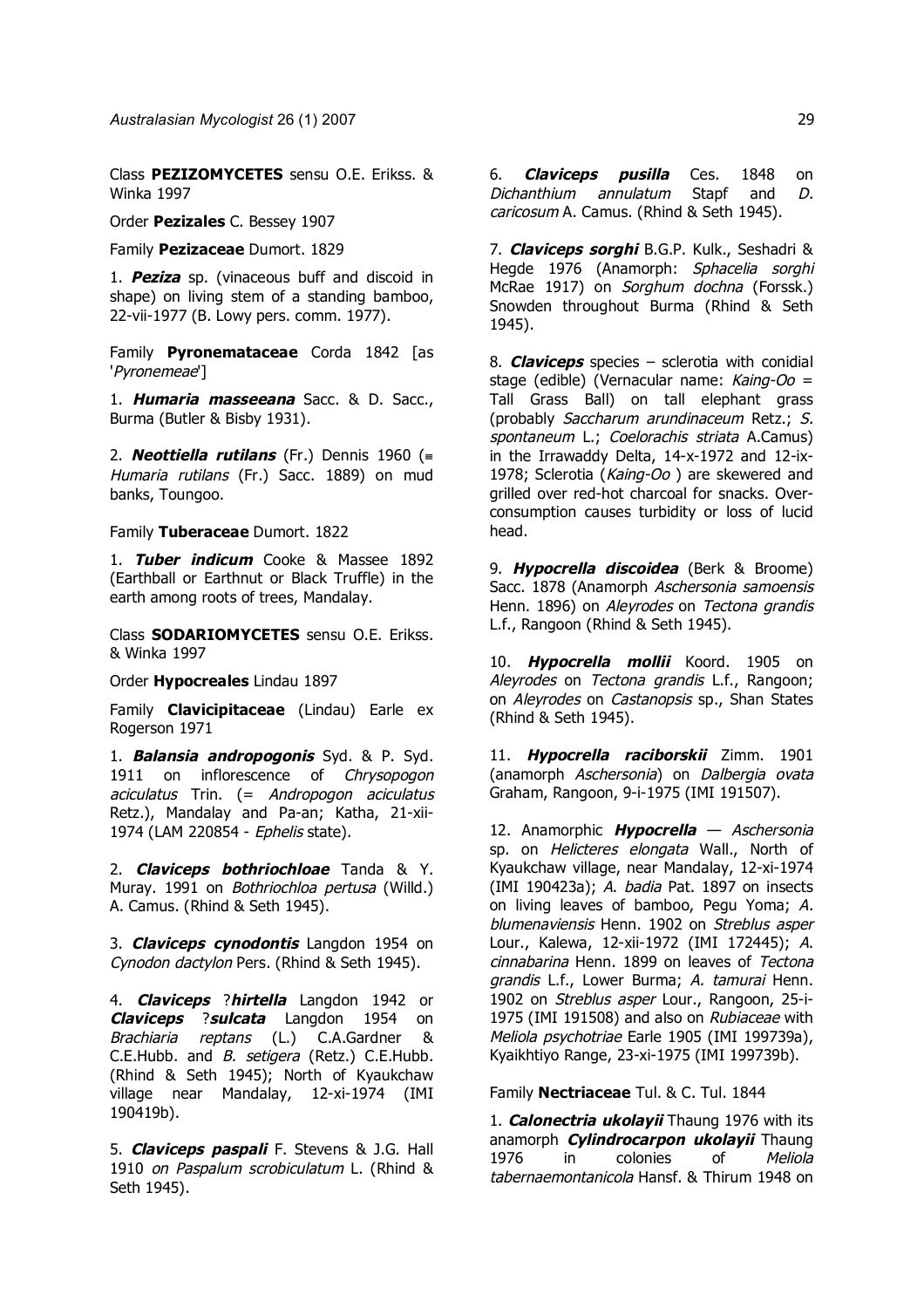living leaves of Vallaris heynii Spreng., Rangoon, 23-i-1975 (IMI 191468b, holotypus).

2. **Nectria bolbophylli** Henn. 1905 on grains of Oryza sativa L., Hmawbi.

3. **Nectria diploa** Berk. & M.A.Curtis 1868 (Anamorph state: Fusarium juruanum Henn. 1904) on a scale insect on Indigofera sp., Bassein.

4. **Nectria diversispora** Petch 1906 on fruits of Hevea brasiliensis Müll.Arg., Mergui and Moulmein.

5. **Nectria eugeniae** Curr. 1876 on dead leaves of Eugenia species, Pegu Yomah Range.

6. **Nectria heterosperma** Kalchbr. & Cooke 1880 on branches of *Citrus aurantium* L. Sagaing.

7. **Nectria mauritiicola** (Henn.) Seifert & Samuels 1985 (= Sphaerostilbe repens Berk. & Broome 1873; anamorph state: Rhizostibella hibisci (Pat.) Seifert 1985) on roots of Hevea brasiliensis Müll.Arg., Moulmein.

8. **Nectria**/**Calonectria** sp. on Cinnamomum sp., Pyinmana, 16-vii-1977 (LAM 220541b) displaying immature, setose, globose, yellow, ostiolate, thin-walled, superficial perithecia on a subiculum.

Order **Microascales**, genera of uncertain positions

Family *Incertae sedis* [?Ceratocystidaceae Locq. 1972]

1. **Ceratocystis fimbriata** Ellis & Halst. 1890 as mouldy rot of tapping panel on Hevea brasiliensis Müll.Arg. in Tenasserim Division.

2. **Ceratocystis paradoxa** (Dade) C. Moreau 1952 (= Ceratostomella paradoxa Dade 1928; anamorph state, Thielaviopsis paradoxa (De Seynes) Höhn 1904) in fruits of Ananas sativus Schult.f., Maymyo; on fruits of Areca catechu L., Madaya; on trunks of Borassus flabellifer L., Mandalay.

Order **Xylariales** Nannf. 1932

Family **Diatrypaceae** Nitschke 1869

1. **Eutypa phaselina** (Mont.) Sacc. 1882 in evergreen forests, Nakawa, Toukyeghat River, Toungoo (Butler & Bisby 1931).

2. **Peroneutypella pusilla** Syd.{?} on dead branches of Citrus sp., Sagaing (Rhind & Seth 1945).

Family **Xylariaceae** Tul. & C. Tul. 1861

1. **Daldinia concentrica** (Bolton) Ces. & De Not. 1863 on dead wood of Aleurites montana E.H. Wilson, Hsipaw.

2. **Hypoxylon annulatum** (Schwein.) Mont 1850 (= H. marginatum (Schwein.) Berk. 1860) on wood, Nakawa, Toukyeghat River, Toungoo.

3. **Kretzschmaria zonata** (Lév.) P.M.D. Martin 1976 (= Ustulina zonata (Lév.) Sacc. 1882) on upper stem and trunk base of Hevea brasiliensis Müll.Arg, Moulmein and Tavoy.

4. **Rosellinia sublimbata** (Durieu & Mont.) Pass. 1879 on stems of Thysanolaena procera Mez, Kanbalataung.

5. **Xylaria grammica** (Mont.) Fr. 1851 var. **grammica** Mandalay, 14-x-1972 {K [H 1110/72 #4]}.

6. **Xylaria guianensis** (Mont.) Fr. 1851 in ever-green forests, Toukyeghat, Toungoo.

7. **Xylaria hypoxylon** (L.) Grev. 1824 on old tree stumps, Arakan.

8. **Xylaria hypoxylon** subsp. **adscendens** (Fr.) D. Hawksw.1973, Mandalay, 14-x-1972 {K [H 1110/72 #3]}.

9. **Xylaria nigripes** (Klotzsch) Cooke 1883 on earth, Yoma and on termites nests, Mandalay.

Class Incertae sedis [Ascomycetes]

Order and Family Incertae sedis

1. **Cerebella andropogonis** Ces. 1851 on Sphacelia sp. (IMI 190419b) on Brachiaria reptans (L.) C.A.Gardner & C.E.Hubb., North of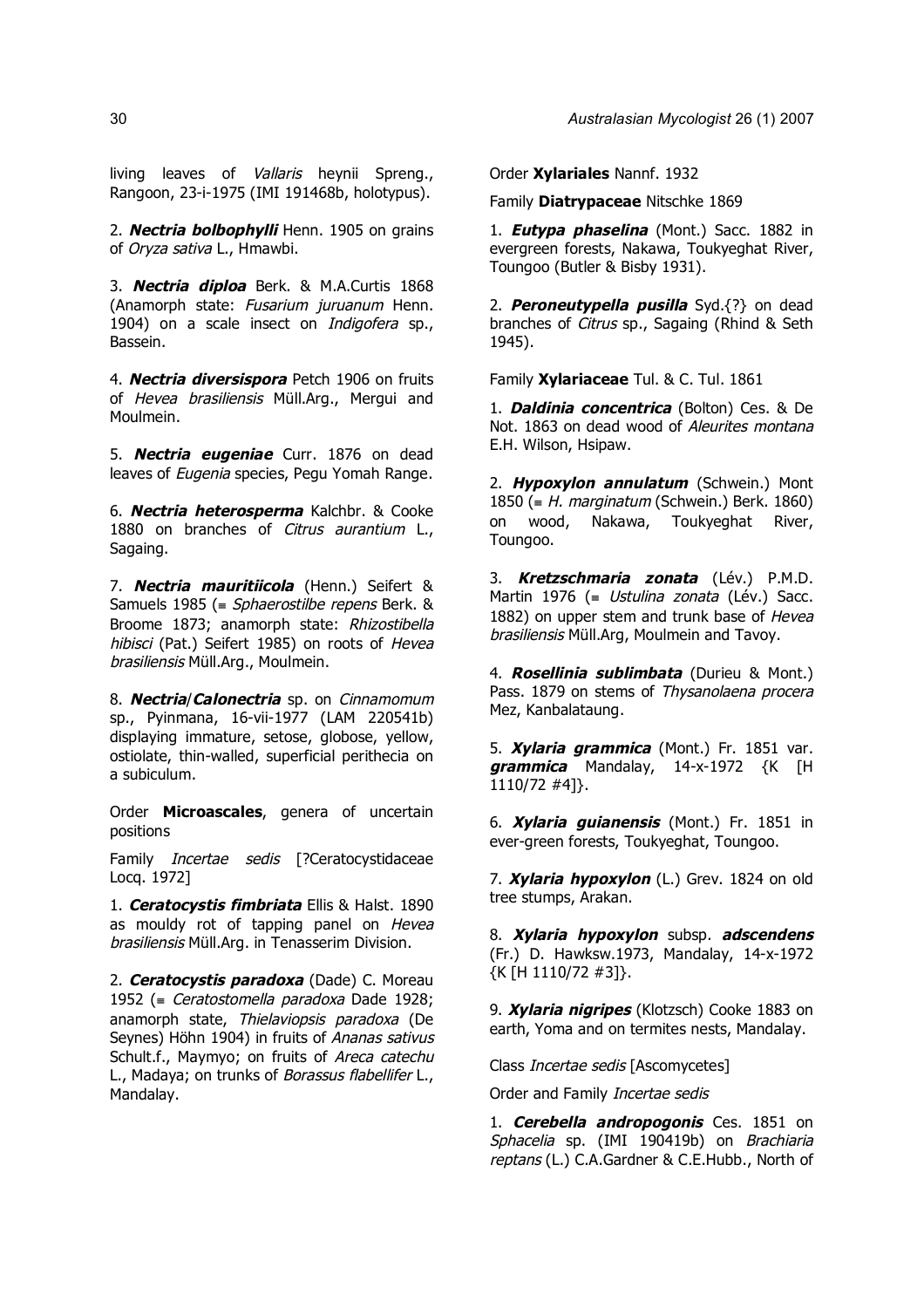Kyaukchaw village, near Mandalay, 12-xi-1974 (IMI 190419a).

2. **Cerebella andropogonis**-**contorti** Subraman. 1921 on ovaries of Heteropogon contortus (L.) Roem. & Schult. (= Andropogon contortus L.)., Maymyo (Rhind & Seth 1945).

3. **Cerebella burmanensis** Subraman. 1921. on ovaries of Brachiaria setigera (Retz.) C.E.Hubb. (= Panicum setigerum Retz.), Mandalay (Rhind & Seth 1945).

4. **Cerebella cynodontis** Syd. & P. Syd. 1912 on ovaries of Cynodon dactylon Pers. and Brachiaria reptans, Mandalay (Rhind & Seth 1945).

5. **Cerebella inquinans** (Berk. & Broome) Sacc. 1891 on ovaries of Paspalum scrobiculatum L., Bassein and Hmawbi (Rhind & Seth 1945).

6. **Cerebella volkensii** (Henn.) Mundk. 1938 on ovaries of Sorghum dochna (Forssk.) Snowden throughout Burma (Rhind & Seth 1945). Note: all **Cerebella** spp. grow upon forms of *Sphacelia* on these hosts.

Division GYMNOMYCOTA

Class **MYXOMYCETES** Link 1833

Subclass **Myxogastromycetidae** Martin 1961

Order **Physarales** Macbride 1922

Family **Didymiaceae** Rost. 1873

1. **Diderma hemisphaericum** (Bull.) Hornem. 1829.

2. **Didymium iridis** (Ditmar) Fr. 1829.

Family **Physaraceae** Rost. 1873

1. **Physarum cinereum** (Batsch) Pers. 1794.

2. **Physarum globuliferum** (Bull.) Pers. 1801.

3. **Physarum melleum** (Berk. & Broome) Massee 1892.

Order **Trichiales** Macbride 1922

Family **Trichiaceae** Rost. 1873

1. **Arcyria cinerea** (Bull.) Pers. 1801

2. **Hemitrichia intorta** (Lister) Lister 1894 on dead wood, Rangoon, summer 1967 (BPI 838690); undetermined substrate, Rangoon, 00-iii-1968 (BPI 838689)

Subclass **Stemonitomycetidae** Ross 1973

Order **Stemonitales** Macbride 1922

Family **Stemonitaceae** Rost. 1873

1. **Stemonitis** ?**herbatica** Peck 1874 on leaves of a living garden flower herb (Vernacular name: Kyauk-sein-pan), Namtu, N.S.S., 14-ix-1978 (LAM 220954). Cf. **Comatricha** Preuss 1851.

Note: all myxomycetes listed above except Stemonitis were all cultivated from bark of living trees in Dalhouse Park (= Bandoola Park) and Royal Lake  $($  = Kandawgyi) of Rangoon (Reynolds & Alexopolous 1971).

Division **PLASMODIOPHOROMYCOTA** R.H. Whittaker 1969

Class **PLASMODIOPHOROMYCETES** Engl. 1903

Order **Plasmodiophorales** F. Stevens 1919

Family **Plasmodiophoraceae** Zopf ex Berl. 1888 [as 'Plasmodiophoreae']

1. **Spongospora subterranea f**.**sp**. **subterranea** J.A. Toml. 1892 (≡ Spongospora subterranea (Wallr.) Lagerh. 1892) on tubers of Solanum tuberosum L., Hsipaw (Rhind & Seth 1945).

#### **Results**

Tables 1-3 summarize all data and results to show assessments on biodiversity, ecology, and distribution.

### **Discussion**

Tables 1 and 2 together manifest a combined total of 24 orders, 56 families, 117 genera, 176 identified and 65 unidentified taxa from 292 collections representing both old and new sources. They also reveal two ascomycetes families – Clavicipitaceae (Claviceps) and Xylariaceae (Xylaria), and six basidiomycetes families – Agaricaceae (Agaricus, Leucoagaricus), Bolbitiaceae (Agrocybe, Conocybe), Coprinaceae (Coprinus, Psathyrella), Marasmiaceae (Marasmius),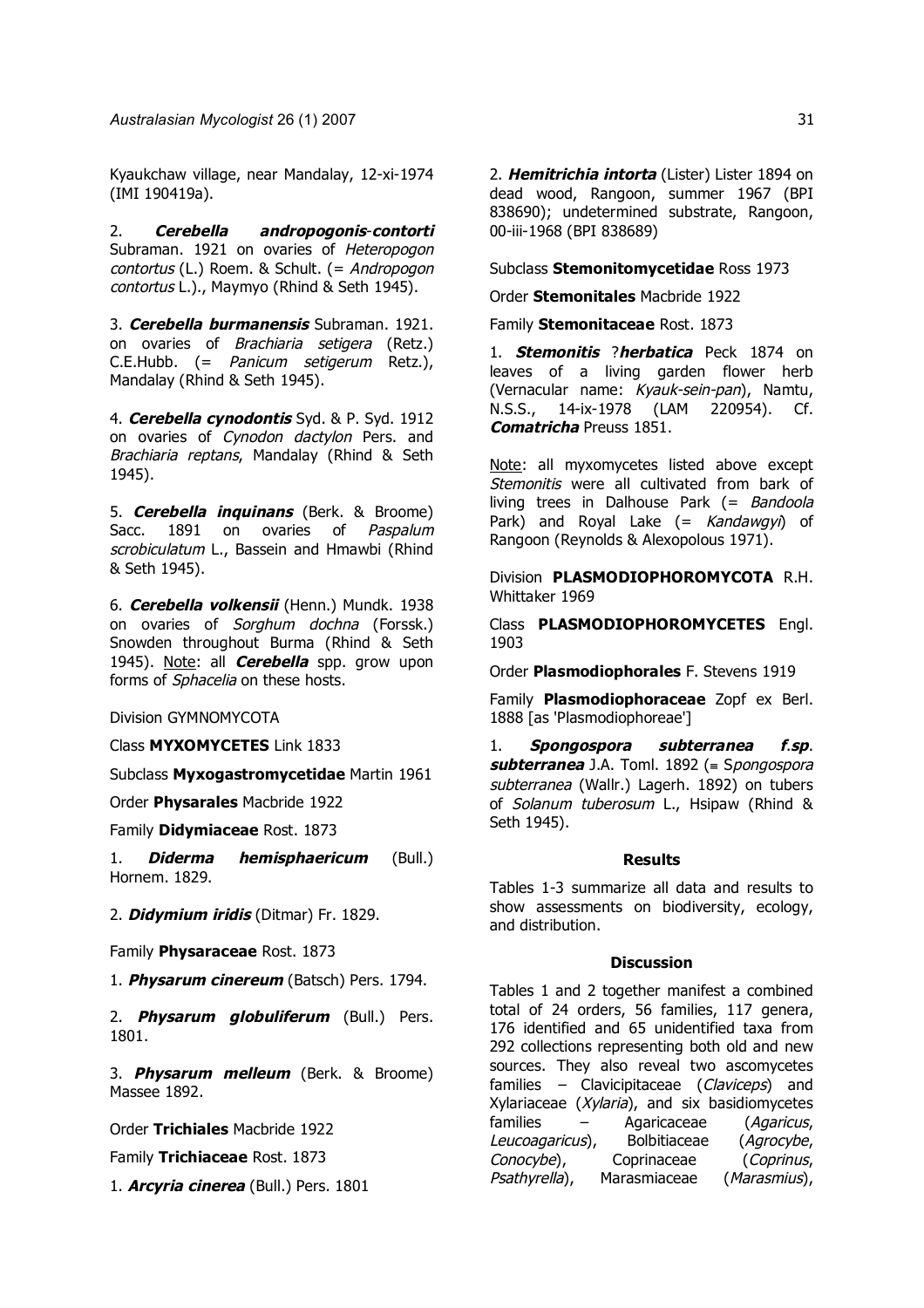Tricholomataceae (Termitomyces) and Polyporaceae (Lentinus) as the most frequently encountered or collected families. In other words, they too denote the genera enclosed within the brackets being more likely to be present than other genera in any collection of that family. The larger fungi collections from the Yezin area yielded new records of 9 families, 34 genera, and 97 species, thereby enriching the inventory to 56 families, 115 genera, and 236 (determined and indeterminate) species.

**Table 1.** Hierarchical distributions, collection totals and prevalence frequencies of fleshy macrofungi.

| Order             | <b>Family</b>                      | No. of              | <b>Species</b><br>$X + Y = Z$ | <b>Family</b><br>total | <b>Most</b><br>frequent | <b>Frq</b><br>No. | Frq. %       |
|-------------------|------------------------------------|---------------------|-------------------------------|------------------------|-------------------------|-------------------|--------------|
|                   |                                    | genera              |                               |                        | genus                   |                   |              |
| Basidiomycetes    |                                    |                     |                               |                        |                         |                   |              |
| Agaricales        | Agaricaceae                        | 8                   | $12 + 6 = 18$                 | 22                     | <b>Agaricus</b>         | 6                 | $6/22=27$    |
|                   |                                    |                     |                               |                        | Leucoagaricus           | 5                 | $5/22 = 23$  |
|                   | <b>Bolbitiaceae</b>                | 5                   | $10 + 3 = 13$                 | 19                     | Agrocybe                | 6                 | $6/19=32$    |
|                   |                                    |                     |                               |                        | Conocybe                | 7                 | $5/19=38$    |
|                   | Clavariaceae                       | 1                   | $0 + 2 = 2$                   | $\overline{2}$         | Clavaria                |                   |              |
|                   | Coprinaceae                        | 2                   | $4 + 11 = 15$                 | 17                     | Coprinus                | 8                 | $8/17 = 47$  |
|                   |                                    |                     |                               |                        | Psathyrella             | 9                 | $9/17 = 53$  |
|                   | Cortinariaceae                     | $\mathbf{1}$        | $2 + 1 = 3$                   | 4                      | Gymnopilus              |                   |              |
|                   | Lycoperdaceae                      | $\overline{2}$      | $3 + 1 = 4$                   | 6                      | Bovista                 | 4                 | $4/06 = 67$  |
|                   | Marasmiaceae                       | 5                   | $5 + 8 = 13$                  | 13                     | <b>Marasmius</b>        | 8                 | $8/13=62$    |
|                   | Nidulariaceae                      | $\mathbf{1}$        | $1 + 0 = 1$                   | 1                      | Cyathus                 |                   |              |
|                   | Pleurotaceae                       | $\overline{2}$<br>3 | $1 + 2 = 3$                   | 4<br>9                 |                         |                   |              |
|                   | Pluteaceae                         | $\mathbf{1}$        | $6 + 2 = 8$<br>$1 + 0 = 1$    | $\overline{2}$         | Amanita                 | 5                 | $5/09 = 56$  |
|                   | Schizophyllaceae<br>Strophariaceae |                     | $1 + 0 = 1$                   | $\mathbf{1}$           | Schizophyllum           |                   |              |
|                   | Tricholomataceae                   | $\mathbf{1}$<br>8   | $7 + 9 = 16$                  | 24                     | Stropharia<br>Collybia  | 4                 | $4/24=17$    |
|                   |                                    |                     |                               |                        | Termitomyces            | 12                | $12/24 = 50$ |
| Auriculariales    | Auriculariaceae                    | $\overline{2}$      | $5 + 0 = 5$                   | 6                      | Auricularia             | 5                 | $5/06 = 83$  |
| <b>Boletales</b>  | <b>Boletaceae</b>                  | $\overline{2}$      | $0 + 2 = 2$                   | $\overline{2}$         |                         |                   |              |
|                   | Sclerodermataceae                  | $\overline{2}$      | $3 + 0 = 3$                   | 3                      |                         |                   |              |
| Cantharellales    | Cantharellaceae                    | $\mathbf{1}$        | $0 + 2 = 2$                   | $\overline{2}$         | Cantharellus            |                   |              |
|                   | Hydnaceae                          | $\mathbf{1}$        | $1 + 0 = 1$                   | $\mathbf{1}$           | Grandinia               |                   |              |
| Ceratobasidiales  | Ceratobasidiaceae                  | $\mathbf{1}$        | $1 + 0 = 1$                   | $\mathbf{1}$           | Thanatephorus           |                   |              |
| Dacrymycetales    | Dacrymycetaceae                    | $\overline{2}$      | $1 + 1 = 2$                   | 5                      | Dacryopinax             | 5                 | $5/06 = 83$  |
| Hymenochaetales   | Hymenochaetaceae                   | 4                   | $6 + 0 = 6$                   | $\boldsymbol{6}$       | Phellinus               | 3                 | $3/06 = 50$  |
| Phallales         | Geastraceae                        | $\mathbf{1}$        | $0 + 1 = 1$                   | $\mathbf{1}$           | Geastrum                |                   |              |
|                   | Phallaceae                         | $\mathbf 1$         | $3 + 0 = 3$                   | 3                      | Phallus                 |                   |              |
| Polyporales       | Corticiaceae                       | $\mathbf{1}$        | $1 + 1 = 2$                   | $\overline{2}$         | Corticium               |                   |              |
|                   | Fomitopsidaceae                    | $\overline{2}$      | $7 + 0 = 7$                   | $\overline{7}$         | Fomitopsis              | 4                 | $4/07 = 57$  |
|                   | Ganodermataceae                    | $\overline{2}$      | $5 + 1 = 6$                   | 8                      | Ganoderma               | 7                 | $7/08 = 88$  |
|                   | Meripilaceae                       | $\overline{2}$      | $2 + 0 = 2$                   | $\overline{2}$         |                         |                   |              |
|                   | Phanerochaetaceae                  | $\overline{2}$      | $2 + 0 = 2$                   | 3                      | Erythricium             | 2                 |              |
|                   | Podoscyphaceae                     | $\mathbf{1}$        | $1 + 0 = 1$                   | 1                      | Podoscypha              |                   |              |
|                   | Polyporaceae                       | 10                  | $22 + 3 = 25$                 | 39                     | Lentinus                | 24                | $24/39=62$   |
|                   | Steccherinaceae                    | $\overline{2}$      | $2 + 0 = 2$                   | 2                      |                         |                   |              |
| <b>Russulales</b> | Auriscalpiaceae                    | $\mathbf{1}$        | $1 + 0 = 1$                   | $\mathbf{1}$           | Lentinellus             |                   |              |
|                   | Bondarzewiaceae                    | $\mathbf{1}$        | $1 + 0 = 1$                   | $\mathbf{1}$           | Amylosporus             |                   |              |
|                   | Peniophoraceae                     | $\mathbf 1$         | $1 + 0 = 1$                   | 1                      | Peniophora              |                   |              |
|                   | Russulaceae                        | $\mathbf{1}$        | $0 + 2 = 2$                   | $\overline{2}$         | Russula                 |                   |              |
|                   | Stereaceae                         | 3                   | $3 + 0 = 3$                   | 3                      |                         |                   |              |
| Tremellales       | Exidiaceae                         | $\mathbf{1}$        | $0 + 1 = 1$                   | $\mathbf{1}$           | Exidia                  |                   |              |
|                   | Tremellaceae                       | $\mathbf{1}$        | $0 + 1 = 1$                   | $\mathbf{1}$           | Tremella                |                   |              |
| 11<br>Total       | 38                                 | 88                  | $121+60=181$                  | 228                    |                         |                   |              |

Legend:  $X =$  identified sp.;  $Y =$  half-identified sp.;  $Z =$  sp. total; Frq. = frequency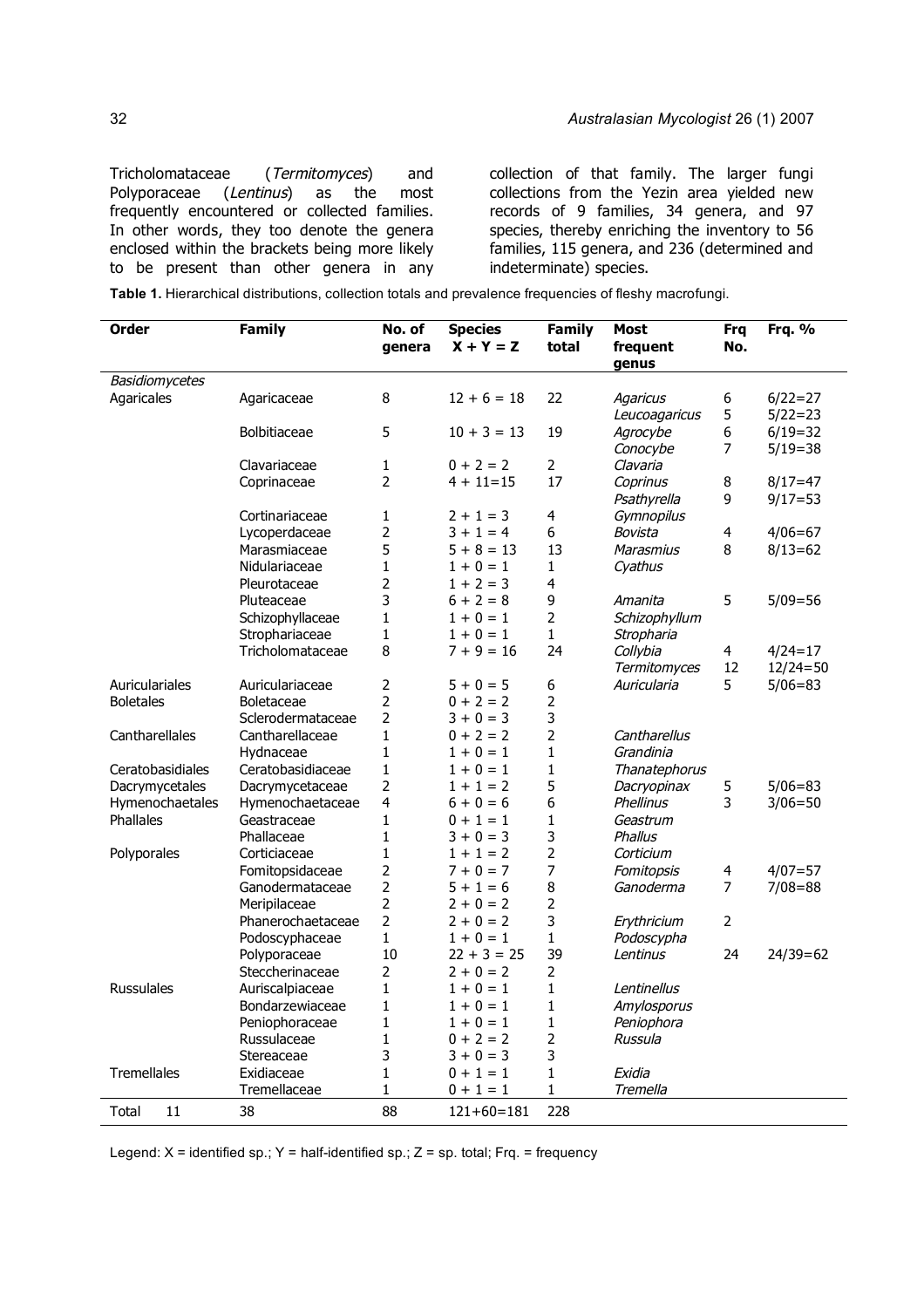**Sodariomycetes** 

Class Incertae sedis

Plasmodiophoromycetes

**Myxomycetes** 

| Order             | <b>Family</b>  | No. of<br>genera | <b>Species</b><br>$X + Y = Z$ | Family<br>total | <b>Most frequent</b><br>genus | Frq.<br>% |
|-------------------|----------------|------------------|-------------------------------|-----------------|-------------------------------|-----------|
| Ustilaginomycetes |                |                  |                               |                 |                               |           |
| Exobasidiales     | Exobasidiaceae | 1                | $1 + 0 = 1$                   | 1               | Exobasidium                   |           |
| Dothideomycetes   |                |                  |                               |                 |                               |           |
| Dothideales       | Dothideaceae   |                  | $1 + 0 = 1$                   | 2               | Scirrhia                      |           |
| Patellariales     | Patellariaceae |                  | $1 + 0 = 1$                   |                 | Rhytidhysterium               |           |
| Pleosporales      | Massarinaceae  |                  | $1 + 0 = 1$                   |                 | Massarina                     |           |
| Pezizomycetes     |                |                  |                               |                 |                               |           |
| Pezizales         | Pezizaceae     |                  | $0 + 1 = 1$                   |                 | Peziza                        |           |
|                   | Pyronemataceae | 2                | $2 + 0 = 2$                   | 2               |                               |           |
|                   | Tuberaceae     |                  | $1 + 0 = 1$                   |                 | Tuber                         |           |

**Table 2.** Hierarchical distributions, collection totals and prevalence frequencies of non-fleshy macrofungi.

Hypocreales Clavicipitaceae 3 14 + 2 = 16 19 Claviceps 8/19

Microascales *Incertae sedis*  $1 \t2 + 0 = 2 \t2$  Ceratocystis

Incertae sedis Incertae sedis  $1 \t 6 + 0 = 6 \t 6$  Cerebella

Stemonitales Stemonitaceae 1 0 + 1 = 1 1 Stemonitis

Plasmodiophorales Plasmodiophoraceae  $1 \t 1 + 0 = 1 \t 1$  Spongospora

Nectriaceae 2  $7+1=8$  8 Nectria

Physaraceae  $1 \qquad 3 + 0 = 3 \qquad 3 \qquad$ Physarum

 $Xy$ lariaceae  $5 \qquad 9 + 0 = 9 \qquad 9 \qquad Xy$ laria

| Total | 13 18 |                                                                                             | $55 + 5 = 60$ | 64 |
|-------|-------|---------------------------------------------------------------------------------------------|---------------|----|
|       |       |                                                                                             |               |    |
|       |       | Legend: $X =$ identified sp.; $Y =$ half-identified sp.; $Z =$ sp. total; Frq. = frequency. |               |    |

 $X$ ylariales Diatrypaceae 2  $2 + 0 = 2$  2

Physarales Didymiaceae  $2 + 0 = 2$  2

Trichiales  $\overline{\phantom{a}}$  Trichiaceae  $\overline{\phantom{a}}$   $\overline{\phantom{a}}$   $\overline{\phantom{a}}$   $\overline{\phantom{a}}$   $\overline{\phantom{a}}$   $\overline{\phantom{a}}$   $\overline{\phantom{a}}$   $\overline{\phantom{a}}$   $\overline{\phantom{a}}$   $\overline{\phantom{a}}$   $\overline{\phantom{a}}$   $\overline{\phantom{a}}$   $\overline{\phantom{a}}$   $\overline{\phantom{a}}$   $\overline{\phantom{a}}$   $\overline{\phant$ 

Macrofungi, though basically terrestrial, occupy a wide range of habitats as presented in Table 3. Some prefer forest trees to open fields while others stick to special niche, and still many more choose to live or cross the line in between two extremes. They function for nutrition as woodland rotters and recyclers, grassland colonizers and decomposers, ground inhabiters and dung dwellers, ectomycorrhizas and food suppliers, and so on in the ecosystem. Composts and dung decompose to create a warm, moist, nitrogen-rich environment whereas gravelly soils with buried wood under ground offer dry, airy, nitrogenpoor alternative for the fungi to exploit. These

interactions and relationships produce characteristic mycofloras typical of the habitats. For illustrations, genera typical of nutritionally poor habitats are Agrocybe, Bovista, Clitocybe, Galera, Lycoperdon, Marasmius, Mycena and Podaxis, and those on rich sites are Agaricus, Bolbitius, Conocybe, Panaeolus, Stropharia, and Volvariella. Taxa with adaptive capacity turn cosmopolitan, e.g., Coprinus. Marasmius. Astraeus is associated with Dipterocarpus trees. These sensitive, saprobic macrofungi and putative ectomycorrhizas can thus serve as both biodiversity and habitat indicators.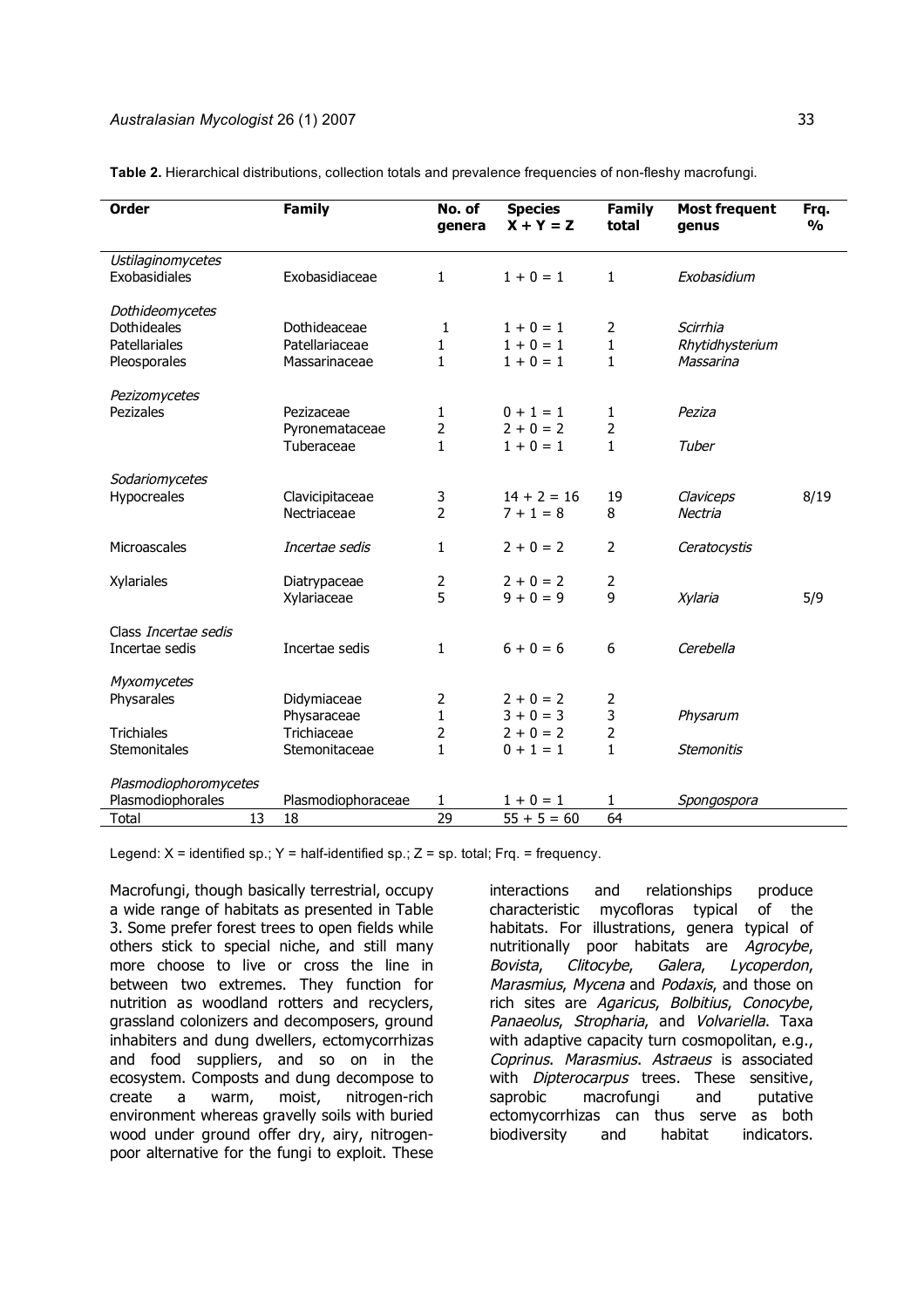**Table 3.** Habitat preferences, communities, demographics, diversities and distributions of macrofungi in Burma.

| <b>Habitats</b>                                                                                                           | <b>Genera of Macrofungi</b>                                                                                                                                                                                                                                                                                                                                                                                              |
|---------------------------------------------------------------------------------------------------------------------------|--------------------------------------------------------------------------------------------------------------------------------------------------------------------------------------------------------------------------------------------------------------------------------------------------------------------------------------------------------------------------------------------------------------------------|
| FARMLAND:<br>1. Animals, Banana, Papaya<br>2. Grass, Ocimum sp., Rozelle<br>3. Gravelly, Dry-Moist Soil                   | Agaricus, Agrocybe, Amanita, Bolbitius, Bovista, Chlorophyllum, Collybia, Conocybe,<br>Coprinus, Corticium, Cystolepiota, Gymnopilus, Hohenbuehelia, Lentinellus, Lepiota,<br>Leucoagaricus, Leucocoprinus, Lycoperdon, Marasmius, Podaxis, Psathyrella, Russula,<br>Termitomyces, Volvariella.                                                                                                                          |
| 4. Paddy Straw Heap/Compost<br>5. Over-ground/Mud Bank                                                                    | Bolbitius, Corprinus, Corticium, Volvariella.<br>Amanitopsis, Bovista, Clavaria, Collybia, Conocybe, Daedalea, Geaster, Gymnopilus,<br>Lentinus, Lycoperdon, Neottiella, Phallus, Podaxis, Psathyrella, Xylaria.                                                                                                                                                                                                         |
| 6. Under-ground<br>7. Poaceae<br>8. Plantation Crops                                                                      | Tuber.<br>Balansia, Cerebella, Claviceps (Anamorph: Sphacelia).<br>Ceratocystis, Erythricium, Exobasidium, Nectria (Anamorph: Rhizostibella).                                                                                                                                                                                                                                                                            |
| 9. Scale Insects<br>10. Bamboo (Decaying)                                                                                 | Hypocrella (Anamorph: Aschersonia), Nectria (Anamorph: Fusarium).<br>Clavaria,<br>Anthracophyllum,<br>Crinipellis,<br>Dacryopinax,<br>Gerronema,<br>Gymnopilus,<br>Hohenbuehelia, Lentinus, Marasmius.                                                                                                                                                                                                                   |
| 11. Bamboo (Living): on/near<br>12. Saw Dust<br>13. Charcoal Dump                                                         | Peziza, Scirrhia (on bamboo); Agaricus, Amylosporus (near bamboo stool).<br>Macrolepiota.<br>Leucocoprinus                                                                                                                                                                                                                                                                                                               |
| 14. Dropping or Dung                                                                                                      | Agaricus, Conocybe,<br>Copelandia,<br>Coprinus,<br>Lepista,<br>Leucoagaricus,<br>Panaeolus,<br>Psathyrella, Stropharia.                                                                                                                                                                                                                                                                                                  |
| 15. Ectomycorrhizas (suspect)<br>16. Termites<br>17. Termite Hills/Mounds<br>WOODLAND (Xerophytes):                       | Amanita, Astraeus, Pisolithus, Thanatephorus, Tuber.<br>Termitomyces.<br>Termitomyces, Xylaria.                                                                                                                                                                                                                                                                                                                          |
| 1. Mixed Forests<br>2. Foothill jungles                                                                                   | Amanita, Boletellus, Bovista, Cantharellus, Clitocybe, Favolaschia, Lentinus, Lepiota,<br>Marasmius.                                                                                                                                                                                                                                                                                                                     |
| 3. Leaf/Twig/Chip Litters<br>FORESTLAND (Pegu Yoma)                                                                       | Anthracophyllum, Bolbitius, Clavaria, Cyathus, Hohenbuehelia, Marasmius, Psathyrella.                                                                                                                                                                                                                                                                                                                                    |
| (Mesophytes to hydrophytes)<br>1. Barks<br>2. Wood (Dead or Decay)<br>Branches, Butts, Logs,<br>Roots, Stumps, and Trunks | Campanella, Marasmius, Massarina, Mycena, Peniophora.<br>Amauroderma, Amylostereum, Antrodia, Auricularia, Boletus, Cerrena, Clitocybe, Collybia,<br>Corticium, Dacrymyces, Dacryopinax, Daedalea, Daldinia, Earliella, Exidia, Favolaschia,<br>Flavodon, Fomes, Fomitopsis, Ganoderma, Grandinia, Gymnopilus, Hexagonia, Hirneola,<br>Hymenochaete, Hypoxylon, Inonotus, Irpex, Kretzschmaria, Lactocollybia, Lentinus, |
|                                                                                                                           | Lenzites, Lloydella, Microporus, Mycena, Panus, Phellinus, Phylloporia, Pleurotus,<br>Podoscypha, Polyporus, Psathyrella, Resupinatus, Rhytidhysterium,<br>Rigidoporus,<br>Rosellinia, Schizophyllum, Stereum, Trametes, Tremella, Xylaria, Xylobolus.                                                                                                                                                                   |

South-east Asian rain forest provides scope, support, and substrate for a phenomenal biodiversity of macromycetes as, for instance, Mycena and allied genera (Boonpratuang et al. 2004). Many macromycetes are common and paleotropical throughout Southeast Asia (Richards 1952) despite environmental variables and ecological processes. Examples of such fungi include, but are not limited to, several common spp. in Amanita, Arcyria, Astraeus, Copelandia, Daldinia, Earliella, Ganoderma, Hexagonia, Lentinus, Microporus, Panaeolus, Phellinus, Physarum, Pisolithus, Schizophyllum, Termitomyces, etc. amongst others listed hereinabove (Allen 2005, Anonymous 2005, Chalermpongse & Ramanwong 2005, Corner & Bas 1962, Pegler & Vanhaecke 1994, Reynolds & Alexopoulos 1971). The same is true of grass endophytes Balansia, Cerebella, and Claviceps spp. and entomopathogenic and/or mildly phytopathogenic Hypocrella and Nectria spp. (Farr et al. 2005, Lutthisungneon & Hywel-Jones 2002). Mycofloristic ties therefore exist in the region.

#### **Acknowledgements**

I am very much grateful to Dr. D. N. Pegler, formerly of the Royal Botanic Gardens, Kew,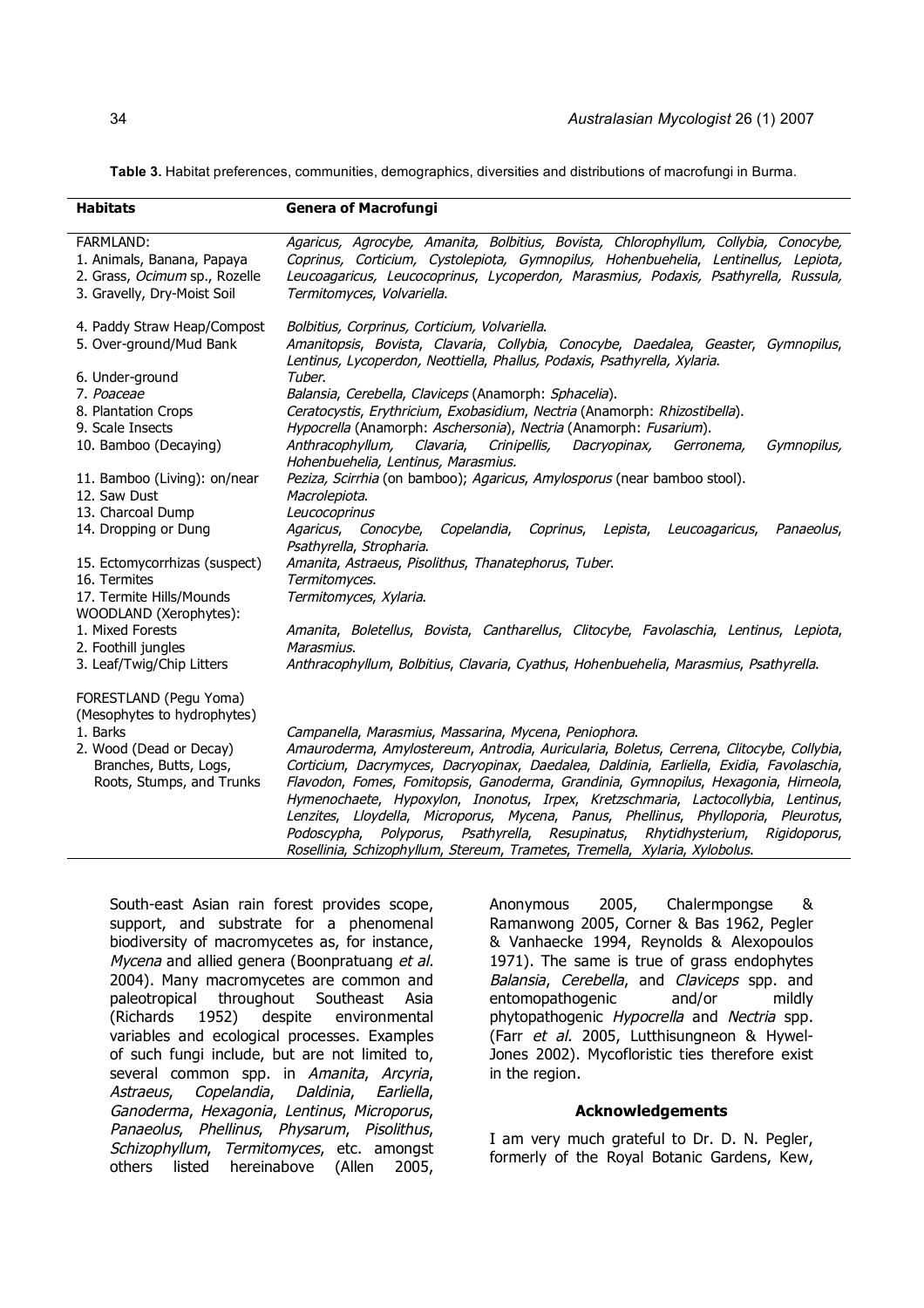England for his kind and generous help in the mushroom identification process. I am also greatly obliged to Daw Mya Mya and U Hla Myint for their assistance in collecting larger fungi from Yezin area.

#### **References**

- Allen, J. W. (2005). Mushroom John's Shroom World Shroom Contents (http://www. mushroomjohn.com/index2.htm).
- Anonymous (2005). Biodiversity of Microorganisms at Toe-Daeng Peat Swamp Forest Ecosystems in Narathiwat (http://www.forest.go.th/Research/English/a bstracts\_pathology/biodiversity 2.htm).
- Bagchee, K. (1960). Indian Timber and its Decay. *Indian Forest Records* (New Series -Forest Pathology) **2** (6)**,** 79 – 129.
- Banglapedia (2006). Calcutta Botanic Garden (http://banglapedia.search.com.bd/HT/index \_c.html).
- Boonpratuang, T., Hywel-Jones, N.L., Desjardin, D.E. & Flegel, T.W. (2004). The biodiversity of Mycenoid fungi in Thailand (http://knowledge.biotec.or.th/doc\_upload/2 00411694619.doc).
- Butler, E.J. (1918). Fungi and Disease in Plants. Thacker, Spink & Co. Calcutta, India. 547 pp.
- Butler, E.J. & Bisby, G.R. (1931). The Fungi of India. Scientific Monograph No. 1. The Imperial Council of Agricultural Research. Government of India Central Publication Branch, Calcutta, India.
- Chalermpongse, A. & Ramanwong, K. (2005). Biodiversity of Macrofungi in Tropical Forest of Mae-Klong Watershed Research Station, Amphur Thong-Paphum, Kanchanaburi, Thailand

(http://www.forest.go.th/Research/English/a bstracts\_pathology/biodiversity.htm).

- Corner, E. J. H. & Bas, C. (1962). The genus Amanita in Singapore and Malaya. Persoonia **2,** 241-304.
- Currey, F. (1874). On a collection of fungi made by Mr. Sulpiz Kurz, Curator of the Botanic Gardens, Calcutta. Transactions of Linnean Society, London, II Series, Botany, **I,** 119-131. 3 color plates.
- Dastur, J.F. (1916). Black thread disease of Hevea in Burma. Department of Agriculture, Burma, Bulletin No.14. 4 pp. 1 pl.
- Eriksson, O.E. (ed.) (2006). Outline of Ascomycota - 2006. - Myconet **12,** 1 - 82

(http://www.fieldmuseum.org/myconet/outli ne.asp).

- Eriksson, O. E. & Yue, J.-z. (1998). Bambusicolous pyrenomycetes, an annotated check-list. Myconet **1,** 25-78
- Farr, D.F., Rossman, A.Y., Palm, M.E., & McCray, E. B. (2006). Fungal Databases (http://nt.ars-grin.gov/fungaldatabases/).
- Henderson, J.W., Heimann, J.M., Martindale, K.W., Shinn, R-S., Weaver, J.O. & White, E.T. (1971). Area Handbook for Burma. 341 pp. Superintendent of Documents. U.S. Government Printing Office, Washington, D.C., USA.
- Largent, D.L. (1986). How to identify mushrooms to genus I: macroscopic features. 3rd. edition. Mad River Press, Eureka, CA, USA.
- Largent, D.L., Johnson, D. & Watling, R. (1977). How to identify mushrooms to genus III: microscopic features. Mad River Press, Eureka, CA, USA.
- Largent, D.L. & Thiers, H.D. (1977). How to identify mushrooms to genus II: field identification of genera. Mad River Press, Eureka, CA, USA.
- Lister, G. (1925). A Monograph of the Mycetozoa by Arthur Lister. 3rd. edition Trustees of the British Museum. 296 pp + 222 plates.
- Lutthisungneon, P. & Hywel-Jones, N. (2002). Survey and Collection of Hypocrella spp. and their Aschersonia anamorphs from Thailand (http://mycology.biotec.or.th/Current\_Resea rch/Diversity /InsectFungi3.html).
- Martin, G.W., Alexopoulos, C.J. & Farr, M.L. (1983). The Genera of Myxomycetes. University of Iowa Press, Iowa City. 102 pp.
- Mordue, J. E. M. & Gibson, I. A. S. (1976). Corticium salmonicolor. IMI Descriptions of Fungi and Bacteria **52,** 511.
- Mundkur, B. B. (1938). Fungi of India. Supplement I. The Imperial Council of Agricultural Research. Delhi: Manager of Publications, India. 54 pp.
- Munsell, C.C.I. (1976). Munsell Book of Color. Munsell Color, Baltimore, MD, USA.
- Nzfungi (2006). Names Classification (http://nzfungi.landcareresearch.co.nz/html/ search\_hierarchy.asp).
- Pazoutova, S. (2004). Phylogeny of ergot (http://www2.biomed.cas.cz/~pazouto/clavic eps .htmn).